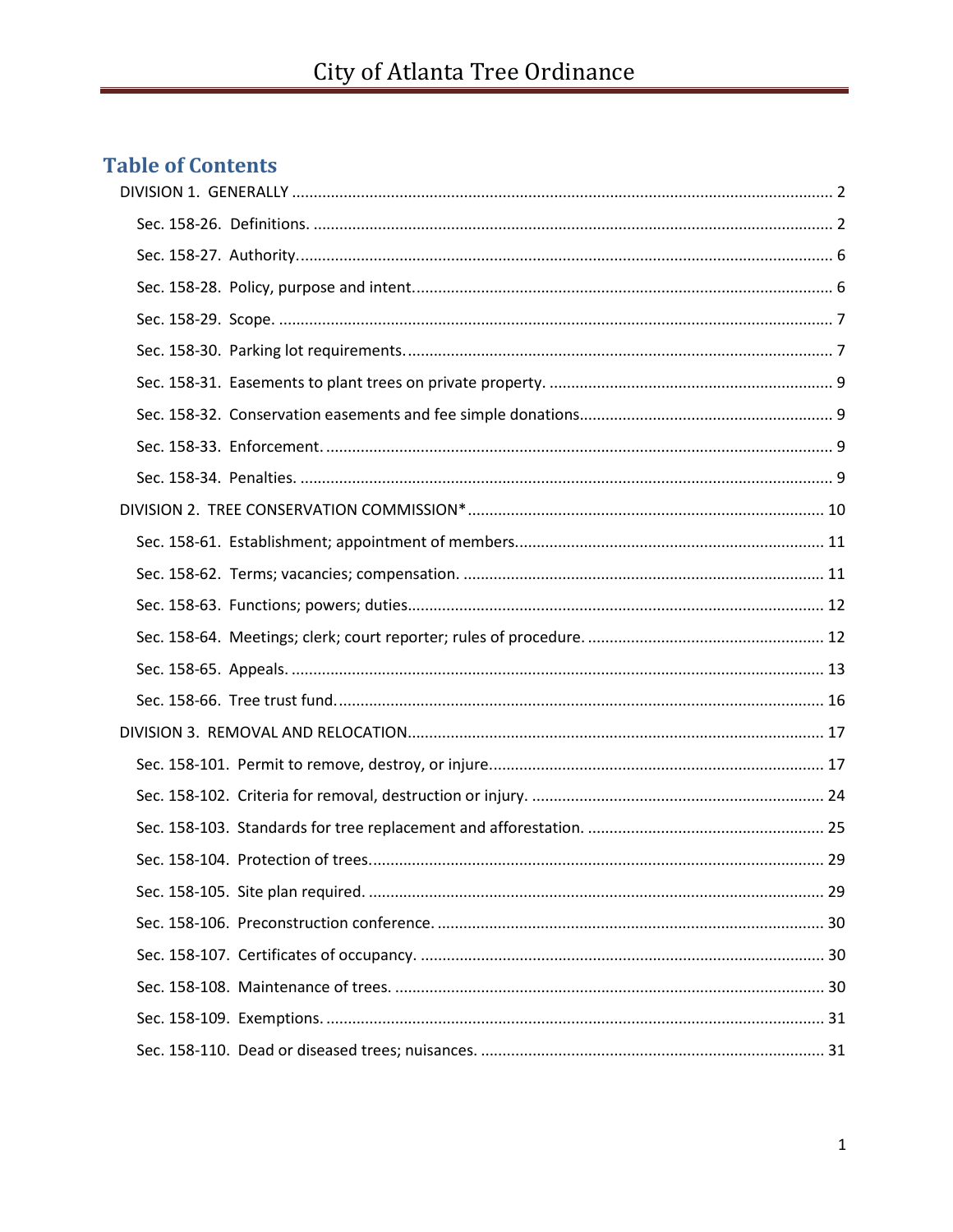## ARTICLE II. TREE PROTECTION\*

**\*Cross references:** Environment, ch. 74.

# <span id="page-1-0"></span>**DIVISION 1. GENERALLY**

#### <span id="page-1-1"></span>**Sec. 158-26. Definitions.**

The following words, terms and phrases, when used in this article, shall have the meanings ascribed to them in this section, except where the context clearly indicates a different meaning: *Applicant* means any person seeking approval to take action under this article.

*Boundary tree* means a tree on adjacent property whose root save area intrudes across the property line of the site under consideration.

*Buildable area* means that area of the lot available for the construction of a dwelling and permissible accessory uses after having provided the required front, side, rear and any other special yards required by part 15 or part 16 of the city code.

*City* shall mean City of Atlanta.

*City arboricultural standards* means the arboricultural specifications and standards of practice, prepared by the city forester and city arborist and approved by the tree conservation commission, which are adopted pursuant to this article.

*City arborist* shall mean an agent of the department of planning and community development responsible for administering this article regarding private property, or an agent of the department of parks, recreation and cultural affairs responsible for administering this article regarding public property.

*City forester* means an agent of the department of parks and recreation responsible for preparing and regularly maintaining the arboricultural specifications and standards of practice, for preparing and administering the master plan and for regulating and conserving trees on public land.

*Cover area* means that area which falls within the drip line of any tree.

*Critical root zone* shall mean root save area, as defined below.

*Destroy* means any intentional or negligent act or lack of protection that is more likely than not to cause a tree to die within a period of five years, as determined by the city forester or city arborist. Such acts include, but are not limited to: performing grade changes (including lowering or filling the grade) that affect more than 20 percent of the root save area; trenching of roots; cutting, girdling or inflicting other severe mechanical injury to the trunk, roots or other vital sections of the tree; removing in excess of 20 percent of the live crown of the tree; inflicting damage upon the root system of a tree by the application of toxic substances, including solvents, oils, gasoline and diesel fuel; causing damage by the operation of heavy machinery; causing damage by the storage of materials; and/or deliberately or negligently burning or setting fire to a tree. In addition, topping, tipping, or any similar improper pruning practices will automatically be deemed as destruction of a tree.

*Diameter at breast height (DBH)* means the diameter of the main stem of a tree or the combined diameters of a multi-stemmed tree as measured 4.5 feet above the natural grade at the base. The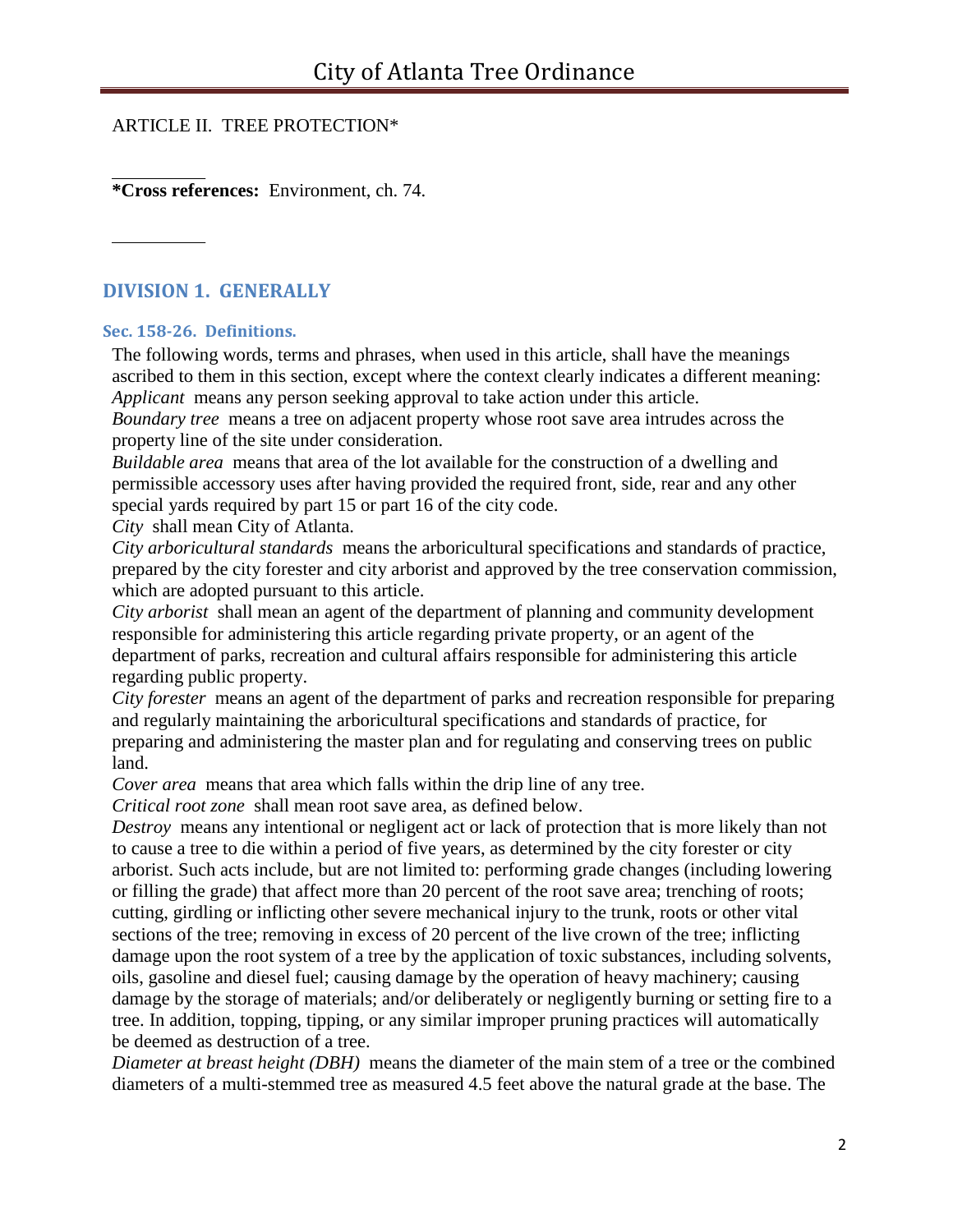top diameter of a stump less than 4.5 feet tall shall be considered the "DBH" of an illegally destroyed tree for the purpose of calculating recompense.

*Disease* means any fungal, bacterial, or viral infection that will result in the death of the tree, as determined by the city forester or city arborist. Disease shall also mean any fungal, bacterial or viral infection that has progressed to the point where treatment will not prevent the death of the tree, as determined by the city forester or city arborist. In order for the city forester or city arborist to deem that a tree has a disease, the person requesting such determination must present a lab report identifying and presenting the etiology (the cause and origin) of the fungal, bacterial or viral infection.

*Established recompense value* means the dollar value to the city of a tree on private or public property used for the purpose of calculating cash recompense for removal or destruction. The established recompense value as of January 2003 is \$100.00 per tree and \$30.00 per diameter inch. This figure shall be evaluated and adjusted periodically by amendment to this ordinance, as proposed by the tree conservation commission in consultation with the city arborist.

*Fair or better condition* means that the tree has a relatively sound and solid root, trunk, and canopy structure, no major insect infestation or other pathological problem, and a life expectancy greater than 15 years as determined by the city arborist or city forester.

*Flush cutting* means the removal of limbs by cutting immediately adjacent to the trunk, destroying the protective branch collar and exposing the trunk to decay organisms.

*Fully stocked* means a site occupied by trees at a density of 1,000 inches DBH/acre (e.g., 40 trees averaging 25 inches DBH on a one-acre site).

*Hardship* means a unique or otherwise special existing condition that is not addressed by the ordinance.

*Hazard tree* means a tree with uncorrectable defects severe enough to pose present danger to people or buildings under normal conditions, as determined by the city arborist or city forester. *Heat island* means a ground area covered by an impervious surface that retains solar or other heat energy and thereby contributes to an increase in the average temperature of the ecosystem. An external heat island is one situated outside a site, including but not limited to public streets. An internal heat island is one situated within a site, including but not limited to patios, driveways and other vehicular maneuvering and/or parking areas. Recreational areas including but not limited to swimming pools and game courts are excluded from this definition.

*Historic tree* means a tree that has been designated by the tree conservation commission, upon application by the city arborist or any other interested person, to be of notable historic value and interest because of its age, size or historic association, in accordance with the city arboricultural specifications and standards of practice. Such designation may occur only by resolution of the commission, and the city arborist shall maintain and file with the municipal clerk a complete listing of the location of each historic tree.

*Illegally removed tree* means any tree that is removed or destroyed without a permit. *Impacted tree* means a tree that will suffer injury or destruction of more than 20 percent but not more than 33 percent of its root save area.

*Incursion* means any occasion of prohibited activity within an area protected by a tree protection fence.

*Injure* means any intentional or negligent act, including various tree climbing practices, spiking, trimming, flush cutting, incursion into a designated root save area, and the use of climbing spurs or gaffs on trees not subject to removal that exposes the cambium of a tree to insects or decay organisms.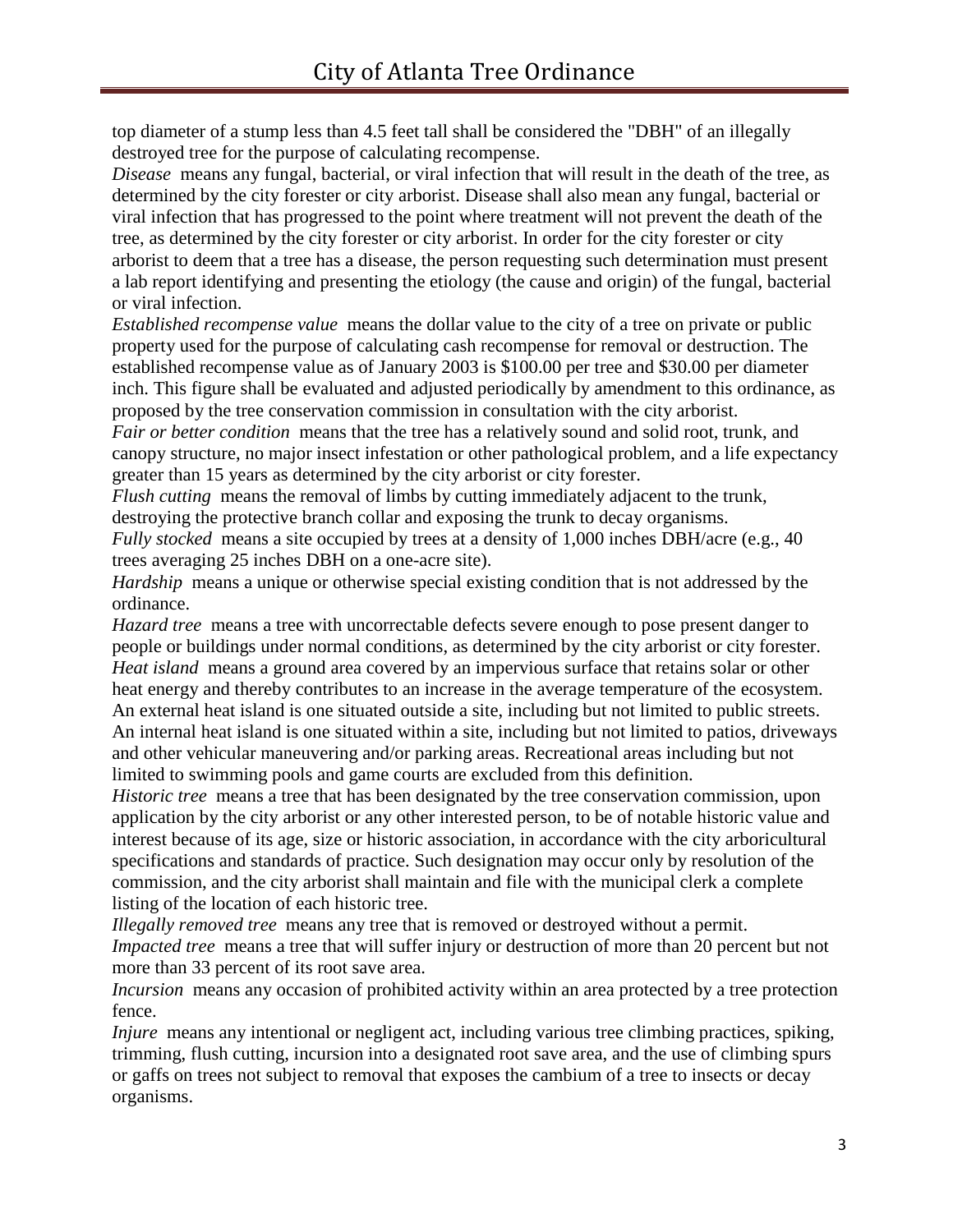*Live stake* means a dormant cutting installed as a component of a City of Atlanta stream bank erosion control or stabilization, or of a City of Atlanta stream or wetland restoration project, that is of at least three-quarters inches in diameter and at least 24 inches in length and cut from a live tree species that will readily sprout roots and grow when driven into the soil. Live stakes include, but are not limited to the following species: Salix x cottetii (Banker's Willow), Salix exigua (Sandbar Willow), Salix nigra (Black Willow), and Salix purpurea (Streamco Willow). Lost tree means any tree whose root save area will suffer injury or destruction in excess of 33 percent or is otherwise not protected according to the provisions of this article. *Master plan* means the comprehensive urban forest master plan.

*Mid-canopy tree* means a tree that normally attains a DBH of ten--25 inches and a height of 30-- 60 feet at maturity. Examples include Southern sugar maple, "October Glory" Red maple, River birch, Deodar cedar, Persimmon, Gingko, American holly, Foster holly, Eastern Red cedar, Blackgum, Sourwood, Chinese pistasche, Nuttall oak, Chinese elm, European hornbeam. *New lot of record* means a tract of land that has been newly subdivided and so recorded as a separate property of record with the county land registrars office.

*Pine* means only a member of the genus Pinus, and does not include other needled trees commonly known as cedar, fir, spruce, hemlock, or any other members of the family Pinaceae. *Private arborist* means any person who is not employed by the City of Atlanta, and who is a Georgia Registered Forester, or at a minimum, certified by the International Society of Arboriculture (ISA) as an arborist and a member in good standing of the ISA.

*Private arborist report* means a typed report that is submitted and signed by a private arborist, as defined above, and that at a minimum clearly states the arborist's name, contact information and qualifications, and identifies the site address and each individual tree to be considered by the city forester or city arborist.

*Private property tree* means for purposes of this article, where reference is made to a tree being on "private property", the tree shall be deemed to be on private property where more than 50 percent of the flair of the tree, where the tree interfaces with the earth, is located on private property.

*Protective pruning* means pruning to elevate branches/limbs that are likely to be damaged by construction activities. Pruning must not exceed 20 percent of the live crown. Protective pruning is not an ISA term.

*Pruning* means that definition of the term as set forth in both the most recent International Society of Arboricultural pruning standards and guidelines and American National Safety Institute 300.33. At no time shall trimming, topping, tipping or flush cutting of trees be deemed a form of "pruning."

*Public property tree* means for purposes of this article, where reference is made to a tree being on "public property", the tree shall be deemed to be on public property where at least 50 percent of the flair of the tree, where the tree interfaces with the earth, is located on public property. *Public utility* means any publicly, privately or cooperatively owned line, facility or system for producing, transmitting or distributing communications, power, electricity, light, heat, gas, oil products, water, steam, clay, waste, storm water not connected with highway drainage and other similar services and commodities, including publicly-owned fire and police and traffic signals and lighting systems, which directly or indirectly service the public or any part thereof. *Overstory tree* means a tree that normally attains a DBH in excess of 25 inches and a height in excess of 60 feet at maturity. Examples include Red maple, Pecan, Hickory, American beech,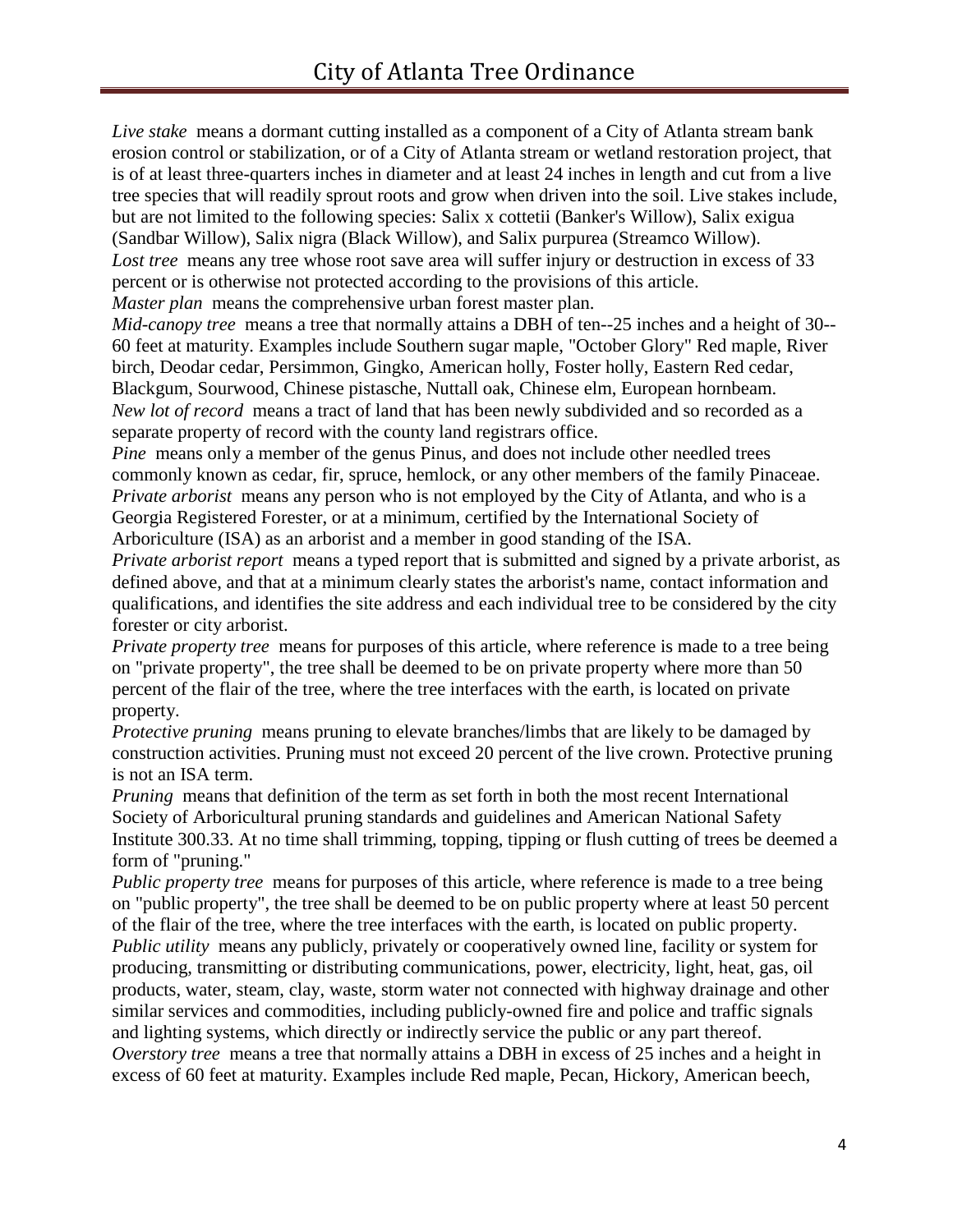ash sp., Tulip poplar, Southern magnolia, White oak, Water oak, Southern red oak, Shumard oak, Baldcypress, elm sp.

*Required yard area* means the open space on a lot not occupied by a structure.

*Root save area* means the area surrounding a tree that is essential to that tree's health and survival. For a free-standing tree with no apparent root restrictions the root save area shall consist of a circle having a radius of one foot for each one inch of diameter at breast height of the tree. Adjustments to the root save area may be made by the city arborist if justified by specific documented site conditions.

*Sampling* means the employment of recognized statistical survey methods to count and measure existing trees on a site.

*Saved tree* means any tree that is to be protected and not destroyed or injured during construction as required by this article.

*Silvicultural prescription* means any typed site or individual tree prescription developed by a private arborist, as defined above, that is aimed at preserving a tree. Prescriptions must include without limitation: the private arborist's name, signature, and contact information; the site address and individually identified trees at issue; a harvesting or stand improvement plan, soil and foliar analysis/treatment, schedule of treatment, fertilizer application, soil amendments, pesticide application with a copy of the pesticide labeling, and pruning. Trimming, topping, tipping or flush cutting of trees will not be accepted as a part of any silvicultural prescription. *Specimen tree* means a tree that meets the following criteria:

(1) Large hardwoods (eg. oaks, elms, poplars, etc.) and softwoods (eg. pine sp.) in fair or better condition with a DBH equal to or greater than 30 inches;

(2) Smaller understory trees (dogwoods, redbuds, sourwoods, persimmons, etc.) in fair or better condition with a DBH equal to or greater than ten inches; and

(3) Lesser-sized trees of rare species, exceptional aesthetic quality, or historical significance as designated by the tree conservation commission.

*Spiking* means the use of metal spurs or gaffs to climb live trees for any purpose other than tree removal or human rescue.

*Severe mechanical injury* means a wound or combination of wounds, measured at its or their widest extent, that expose or destroy the cambium layer of 30 percent or more of the circumference of the tree, measured at the top of the wounded area.

*Structural root plate* means the zone of rapid root taper that provides the tree stability against windthrow. The radius of the root plate is proportional to the stem diameter (DBH) of a tree. The table below provides examples of root plate radii for upright trees without restricted roots. TABLE INSET:

| DBH (inches)      |      | 1 U | $\sim$<br>◡∸ | 48 |
|-------------------|------|-----|--------------|----|
| Root plate (feet) | ن. ب | - C | 10.5         | ┸  |

*Subdivision means* a tract of land that has been newly subdivided in accordance with the Subdivision Ordinance and so recorded as a separate property of record with the county land registrars office.

*Tipping* means the cutting of a lateral limb in such manner as to leave a prominent stub extending beyond a branch node or the trunk.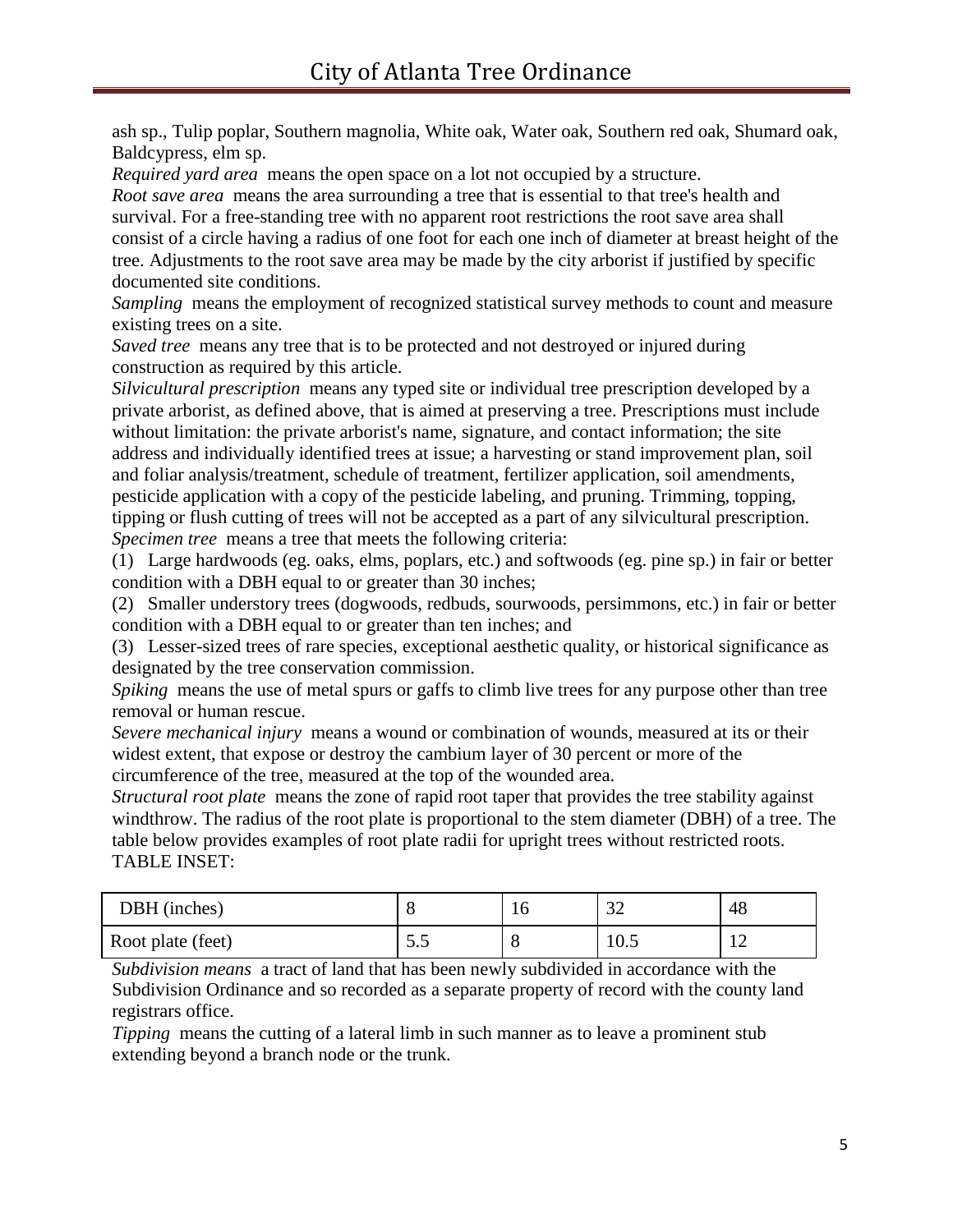*Topping* means the cutting of a leader trunk in such manner as to leave a prominent stub extending beyond the node (crotch) of another leader trunk or major branch that may become a leader trunk.

*Tree* means any self-supporting woody, perennial plant that has a trunk diameter of two inches or more when measured at a point six inches above ground level and which normally attains an overall height of at least ten feet at maturity, usually with one main stem or trunk and many branches.

*Tree conservation commission* means the commission established pursuant to section 158-61. *Tree replacement plan* means a drawing which depicts the location, size and species of existing and replacement trees on the lot for which a permit is sought, and a table detailing, by species and DBH, the existing trees to be saved, lost or destroyed, and, by species and caliper, the replacement trees to be planted.

*Tree structure* means branch and trunk architecture that result in a canopy structure that resists failure.

*Trimming* means cutting a stem to an indiscriminate length, as determined by the city forester or city arborist. While trimming is unacceptable, pruning- the act of cutting stems at nodes- is permissible.

*Understory tree* means a tree that normally attains a DBH of less than ten inches and a height of less than 30 feet at maturity. Examples include Trident maple, Serviceberry, American hornbeam, Redbud, Fringetree, Dogwood, Smoketree, Burford holly, Nellie R. Stevens holly, treeform Crape myrtle, Little gem magnolia, Golden raintree, cherry sp.

*Vacant lot* means a property of record that has not had a structure on it in the past five years. (Code 1977, § 10-2035; Ord. No. 2001-102, § 2, 12-11-01; Ord. No. 2003-03, §§ 1, 2, 1-13-03; Ord. No. 2006-04, § 5, 2-14-06; Ord. No. 2007-32(07-O-0362), § 1, 6-12-07; Ord. No. 2009-13 (09-O-0399), § 1, 3-24-09)

**Cross references:** Definitions generally, § 1-2.

## <span id="page-5-0"></span>**Sec. 158-27. Authority.**

This article is enacted pursuant to the city's planning authority granted by the constitution of the state, including but not limited to Ga. Const. Art. IX, § II, ¶¶ 3 and 4; the city's general police power; appendix I of the City Charter, paragraphs 15, 21, 25, 30, 31, 47 and 57; and all other state and local laws applicable to this article.

(Code 1977, § 10-2032; Ord. No. 2001-102, § 2, 12-11-01; Ord. No. 2003-03, §§ 1, 2, 1-13-03)

## <span id="page-5-1"></span>**Sec. 158-28. Policy, purpose and intent.**

It is the policy of the city that there shall be no net loss of trees within the boundaries of the city. The purpose of this article is to establish the standards necessary to assure that this policy will be realized and that the city will continue to enjoy the benefits provided by its urban forest. The provisions of this article are enacted to:

(1) Establish and maintain the maximum amount of tree cover on public and private lands in the city by prohibiting the destruction and removal of trees except in accordance with the standards set forth in this article;

(2) Maintain trees in the city in a healthy and nonhazardous condition through professionally accepted arboricultural practices;

(3) Establish and revise as necessary standards for the planting and maintenance of trees so as to improve the economic base of the city by improving property values, to enhance the visual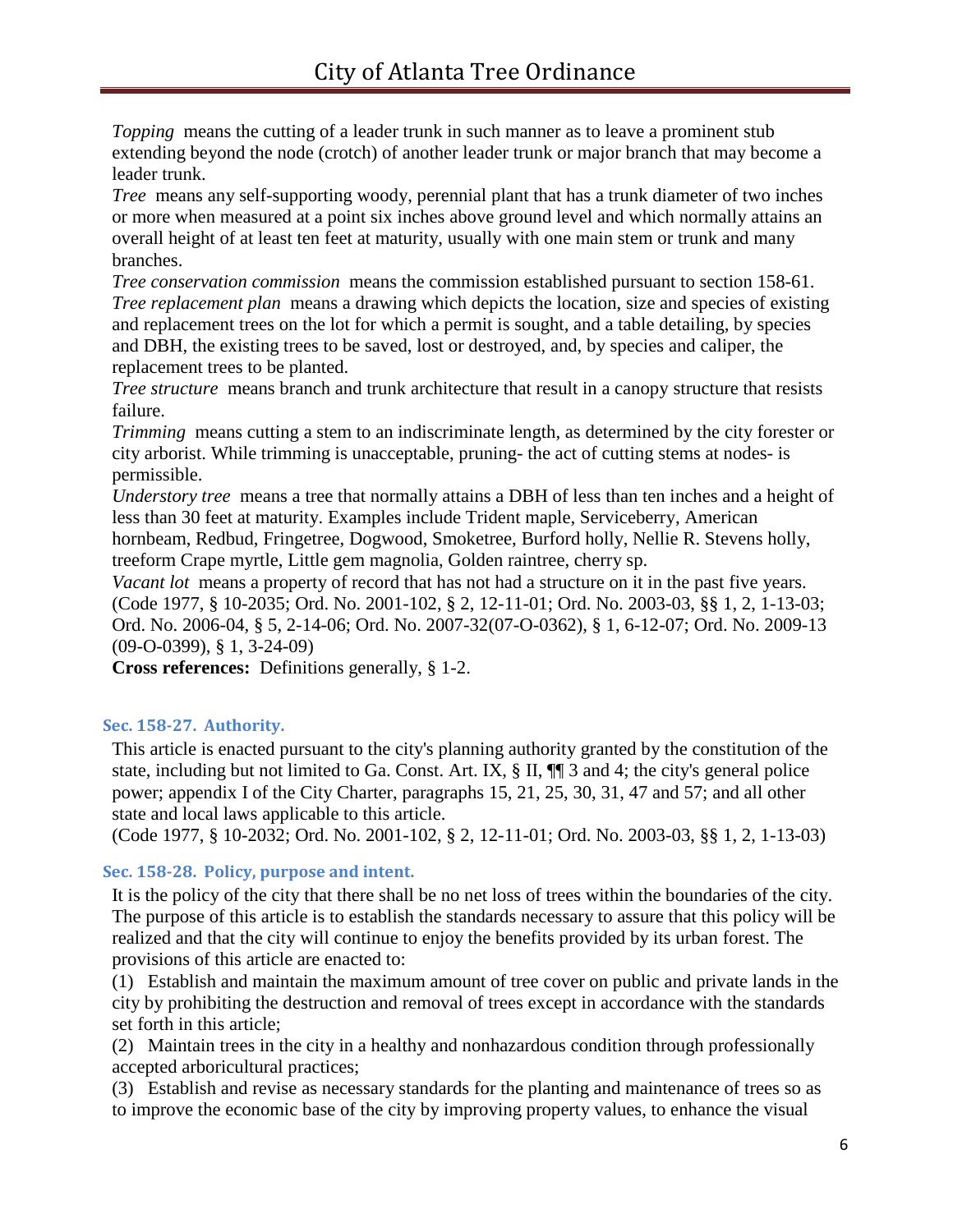quality of the city and its neighborhoods and to improve public health by lessening air pollution and the incidence of flooding;

(4) Minimize hazards and damage to streets and sidewalks and lessen public rights- of-way maintenance costs;

(5) Provide for the designation of historic and specimen trees; and

(6) Promote efficient and cost-effective management of the urban forest through the development of a comprehensive long-range urban forest master plan.

(7) Provide latitude in the interpretation and application of city administrative rules, standards and guidelines when reasonable and necessary to minimize the destruction of trees. (Code 1977, § 10-2033; Ord. No. 2001-102, § 2, 12-11-01; Ord. No. 2003-03, §§ 1, 2, 1-13-03)

## <span id="page-6-0"></span>**Sec. 158-29. Scope.**

The terms and provisions of this article shall apply to all private property and all public property subject to city regulation, including all public school property, public housing property, parks, rights-of-way, and easements granted to other private or public entities, including public utilities, except where superseded by franchise agreements.

(Code 1977, § 10-2034; Ord. No. 2001-102, § 2, 12-11-01; Ord. No. 2003-03, §§ 1, 2, 1-13-03; Ord. No. 2007-32(07-O-0362), § 19, 6-12-07)

## <span id="page-6-1"></span>**Sec. 158-30. Parking lot requirements.**

The owner of any surface parking lot that is being built and/or resurfaced, and that will have a total of 30 or more parking spaces, whether primary or accessory in use, and whether commercial or noncommercial, must present a plan to the city arborist for approval, indicating that the parking lot will meet the minimum barrier curb and landscaping requirements as follows:

(1) Barrier curbs shall be installed around the perimeter of the parking lot and around landscaped areas that are required in this article, except where the perimeter abuts an adjacent building or structure and at points of ingress and egress into the facility, so as to prevent encroachment of vehicles onto adjacent property, rights-of-way and landscaped areas.

(2) Barrier curbs shall be a minimum of six inches in height and a minimum of eight inches in width and permanent in nature. Barrier curbs shall be concrete or stone. Such curbs shall be securely installed and maintained in good condition.

(3) Where the end of a parking space abuts a landscaped area, barrier curbs may be placed in the parking space at a maximum of two feet from the end of the parking space. This two-foot wide area may have the pavement removed and be developed as part of the required landscaped area.

(4) Surface parking lots shall have a minimum landscaped area equal to at least ten percent of the paved area within such lot. In no case shall a parking lot owner be required to provide landscaped areas that exceeds ten percent of the paved area. The director of the bureau of buildings, in consultation with the city arborist, shall have the authority to grant a variance from the requirements of this subsection if: the parking lot existed prior to 1977; and the director of the bureau of buildings finds that the applicant's circumstances meet the requirements set forth in subsection 158-30(15); and the director of the bureau of buildings finds that it is impossible to achieve the minimum landscaping requirement. For surface parking lots with fewer than 30 spaces, this variance may reduce or completely eliminate the amount of landscaped area required. For surface parking lots with 30 or greater spaces, this variance may reduce the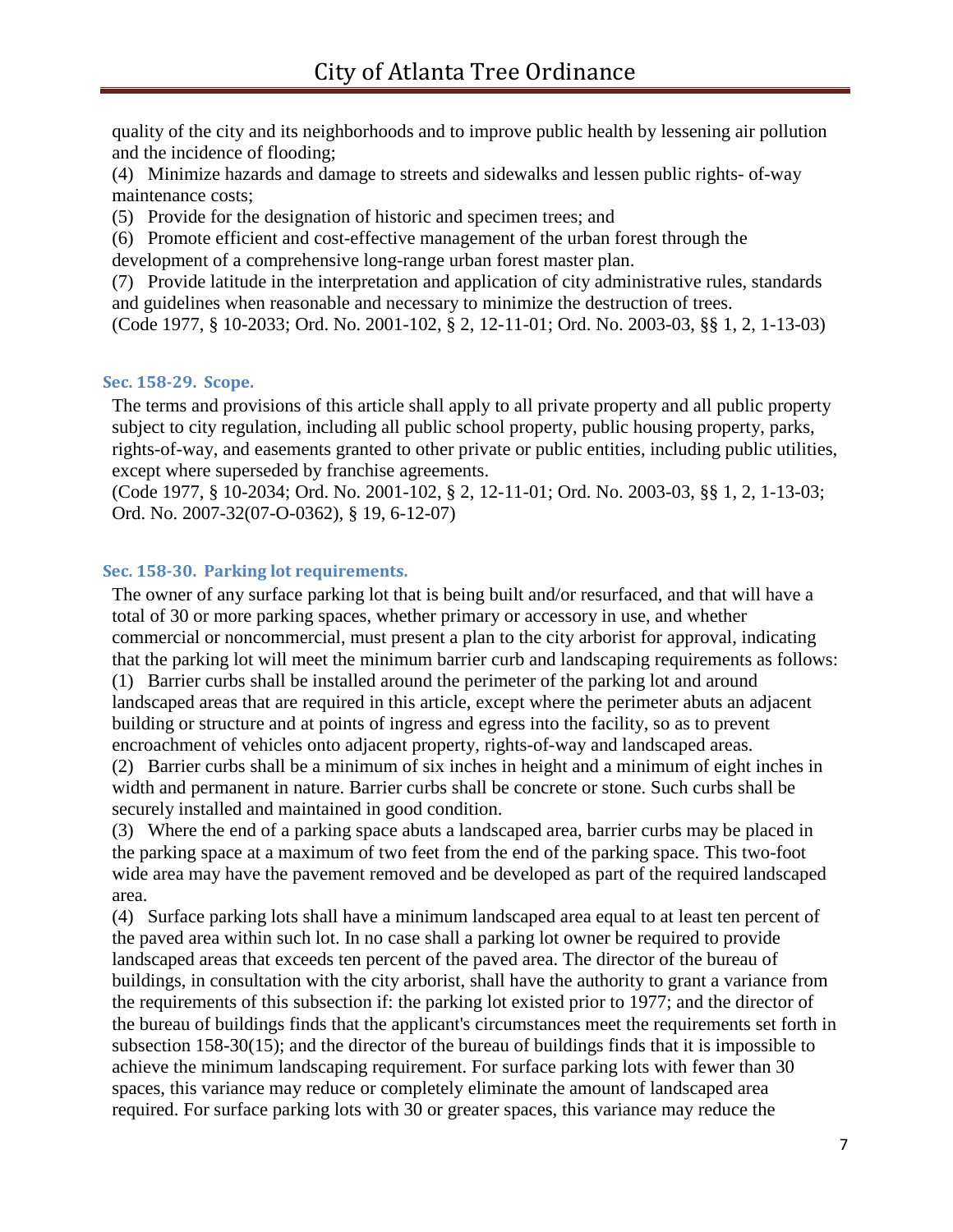landscaping requirement, but in no event shall the parking lot be permitted to have landscaped area that is less than ten percent of the paved area.

(5) A minimum of one tree per eight parking spaces shall be included in the required landscaped areas. For the purpose of satisfying this requirement, existing trees that are two and one-half inches or more in caliper as measured at a height of 36 inches above ground level shall be considered to be equivalent to one or more newly planted trees on the basis of one tree for each two and one-half inches of caliper.

(6) In addition to trees, ground cover shall also be provided in order to protect tree roots and to prevent erosion. Ground cover shall consist of shrubs, liriope, pine bark mulch and other similar landscaping materials.

(7) Shrubs shall be maintained at a maximum height of two and one-half feet, except where such shrubs are screening the parking surface from an adjacent residential use.

(8) If landscaped areas are in the interior of a parking lot they shall be a minimum of six feet in width and six feet in length with a minimum area of 36 square feet.

(9) Continuous landscaped buffer strips shall be constructed along sidewalks and public rightsof-way where surface parking lots are adjacent to such sidewalks or public rights-of-way except at points of ingress and egress into the facility. Such landscaped buffer strips shall be a minimum of five feet in width and shall contain, in addition to ground cover, trees planted a maximum of 42 1/2 feet on center along the entire length.

(10) Newly planted trees shall be a minimum of two and one-half inches in caliper as measured at a height six inches above ground level, shall be a minimum of ten feet in height, shall have a 40-foot minimum mature height and shall be drought-tolerant. Trees shall be planted at a minimum of 30 inches from any barrier curb so as to prevent injury to trees from vehicle bumpers.

(11) Where landscaped area is located adjacent to vehicle overhangs, the trees shall be planted in line with the side stripes between parking spaces in order to avoid injury to trees by vehicle bumpers.

(12) All landscaped areas, including trees located in the public right-of-way that are counted in the fulfillment of this requirement, shall be properly maintained in accordance with approved landscape plans. If a tree or any plant material dies, it shall be replaced within six months so as to meet all requirements of this section and to allow for planting in the appropriate planting season.

(13) If it is determined by the city arborist that implementation of these regulations will result in the loss of parking spaces in existing lots, the director of the bureau of traffic and transportation may increase the allowable percentage of compact car spaces from 25 percent up to 35 percent so as to minimize the loss of parking spaces, but only with the approval of the city arborist.

(14) Notwithstanding subsection (13) of this section, existing parking lots shall not be required to reduce the number of parking spaces by more than three percent as a result of implementing these landscaping regulations.

(15) Upon written application by any person subject to the provisions of this section, the director of the bureau of buildings is hereby authorized to grant administrative variances to the requirements of this section only upon making all of the following findings:

a. There are extraordinary and exceptional conditions pertaining to the particular piece of property in question because of its size, shape, topography, subsurface conditions, overhead structures or the existence of sufficient trees in the public right-of-way within ten feet of the property line.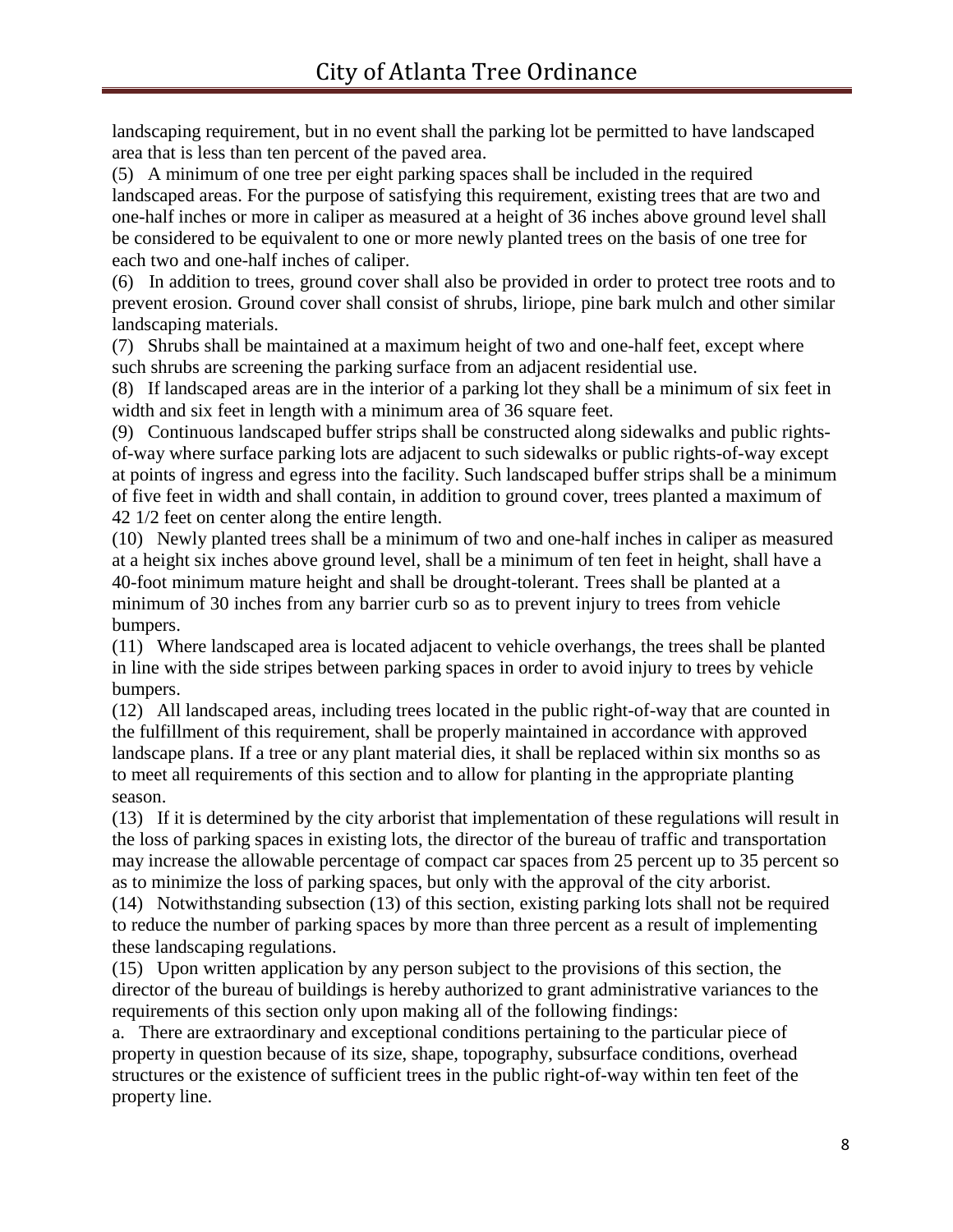b. Such conditions are peculiar to the particular piece of property involved; and

c. Relief, if granted, would not cause substantial detriment to the public good or impair the purposes and intent of this article and of part 16 of this Code.

(Code 1977, § 10-2038; Ord. No. 2001-102, § 2, 12-11-01; Ord. No. 2003-03, §§ 1, 2, 1-13-03; Ord. No. 2007-32(07-O-0362), § 2, 6-12-07)

#### <span id="page-8-0"></span>**Sec. 158-31. Easements to plant trees on private property.**

The mayor is hereby authorized to enter into agreements with the owners of private property located within the city for the purpose of acquiring easements to plant trees on such property, in consideration for which such private property owner shall acquire ownership of such trees as the city may plant. Provided, however, that any such agreement shall limit the duration of the easement to a time period of two years and shall limit the property interest acquired by the city to that distance sufficient to allow the planting of trees, in no case to exceed a maximum of a 15 foot setback from the property line or right-of-way held by the city. Provided further, that under such agreement the private property owner shall agree to maintain the trees planted thereon and shall also agree to hold the city harmless for any liability attributable to the planting or presence of the trees on the private property.

(Code 1977, § 10-2043; Ord. No. 2001-102, § 2, 12-11-01; Ord. No. 2003-03, §§ 1, 2, 1-13-03)

## <span id="page-8-1"></span>**Sec. 158-32. Conservation easements and fee simple donations.**

The mayor is hereby authorized, but is not required to accept conservation easements created pursuant to the provisions of the Georgia Uniform Conservation Easement Act, O.C.G.A. § 44- 10-1 et seq., as amended from time to time, or any successor provision of law, the' purpose of which easements are to preserve land in its natural scenic landscape or in a forest use. Such easements must be perpetual in duration and shall contain such other terms and provisions as the mayor or her/his designee shall deem appropriate. In addition, the mayor is authorized, but not required, to accept fee simple donations of land, the purpose of which is to preserve the land in its natural scenic landscape or in a forest use. Such donation shall contain the terms and provisions deemed appropriate by the mayor or her/his designee.

(Code 1977, § 10-2044; Ord. No. 2001-102, § 2, 12-11-01; Ord. No. 2003-03, §§ 1, 2, 1-13-03; Ord. No. 2007-32(07-O-0362), § 3, 6-12-07)

## <span id="page-8-2"></span>**Sec. 158-33. Enforcement.**

The bureau of parks and the bureau of buildings shall be charged with the enforcement of this article. The city forester and the city arborist have police power to do all acts necessary to ensure that the provisions of this article are not violated, including, but not limited to, the issuance of citations for the violation of any provision of this article. In instances in which an individual or firm is found cutting or otherwise destroying a tree without a permit to do so in their possession, the Atlanta Police Department shall require such person or persons to cease such operations until a permit is obtained.

(Code 1977, § 10-2045; Ord. No. 2001-102, § 2, 12-11-01; Ord. No. 2003-03, §§ 1, 2, 1-13-03)

## <span id="page-8-3"></span>**Sec. 158-34. Penalties.**

(a) *Legal.* Any person violating any of the provisions of this article shall be deemed guilty of an offense and upon conviction thereof shall be punished as provided in section 1-8 of the Atlanta Code of Ordinances. The tree conservation commission shall have the authority to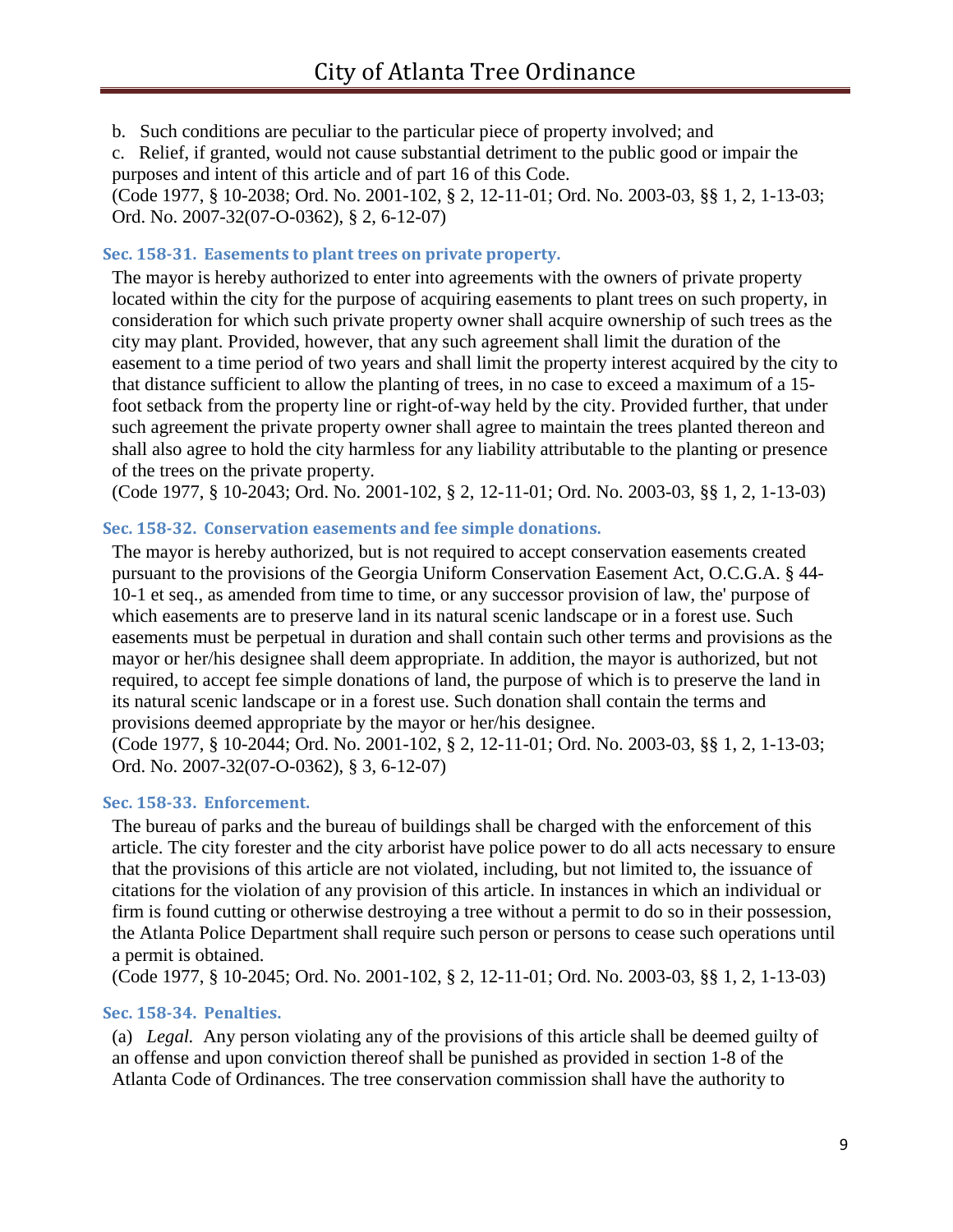determine when a person has violated any of the provisions of this article and shall have the authority to impose and enforce the fines described herein. Where the tree conservation commission is able to determine the exact number of trees upon which a tree protection ordinance violation occurred, a fine imposed for the first violation shall be no less than \$500.00, and the fine imposed for each subsequent violation shall be \$1,000.00. Each tree upon which a violation occurred shall be deemed a separate violation of the tree protection ordinance. Where the tree conservation commission is unable to determine the exact number of trees upon which a tree protection ordinance violation occurred, the commission shall assume a density of 1,000 inches DBH of trees per acre, and specifically shall assume that the lot contains 60 trees of 16.67 inches DBH per acre, and shall impose a fine of \$60,000.00 per acre of land where the offense(s) occurred. Where the subject property is smaller than one acre, the fine shall be pro rated. Each day's continuance of a violation may be considered a separate offense. The owner of any building, structure or site, or part thereof, where anything in violation of this article exists, and any architect, builder, contractor or agent of the owner, or any tenant who commits or assists in the commission of any violation of this article shall be guilty of a separate offense.

(b) In addition to paying the penalties set forth in subsection (a) above, any tree of six inches or larger DBH except pines, or any pine tree of 12 inches DBH or larger, that is removed or destroyed in violation of this article shall be replaced or recompensed by the violator, as set forth in section 158-103.

(c) *Tree protection.* Fences surrounding root save areas must be erected before the commencement of any land disturbance, demolition or construction. Fences must comply with City of Atlanta arboricultural standards. More substantial wood or steel fencing may be required by the arborist on commercial or other heavy construction sites or upon multiple violations. No activity, including construction material storage, shall occur in areas protected by tree fences. Tree protection fences must remain in place and upright until such time as final landscaping of a site requires their removal. The arborist may assess recompense against the violator if, in the arborist's opinion, the incursion has converted trees from the status of saved trees to the status of injured, lost, or destroyed trees, as set forth in this section above.

(d) *Additional actions and penalties.* In addition to all other actions and penalties authorized in this section, the city attorney is authorized to institute injunctive, abatement or any other appropriate judicial or administrative actions or proceedings to prevent, enjoin, abate, or remove any violations of this section.

(Code 1977, § 10-2046; Ord. No. 2001-102, § 2, 12-11-01; Ord. No. 2003-03, §§ 1, 2, 1-13-03; Ord. No. 2006-04, § 3, 2-14-06; Ord. No. 2007-32(07-O-0362), § 4, 6-12-07) Secs. 158-35--158-60. Reserved.

# <span id="page-9-0"></span>**DIVISION 2. TREE CONSERVATION COMMISSION\***

**Cross references:** Boards, councils, commissions and authorities, § 2-1851 et seq.

**<sup>\*</sup>Charter references:** Boards and commissions, § 3-401.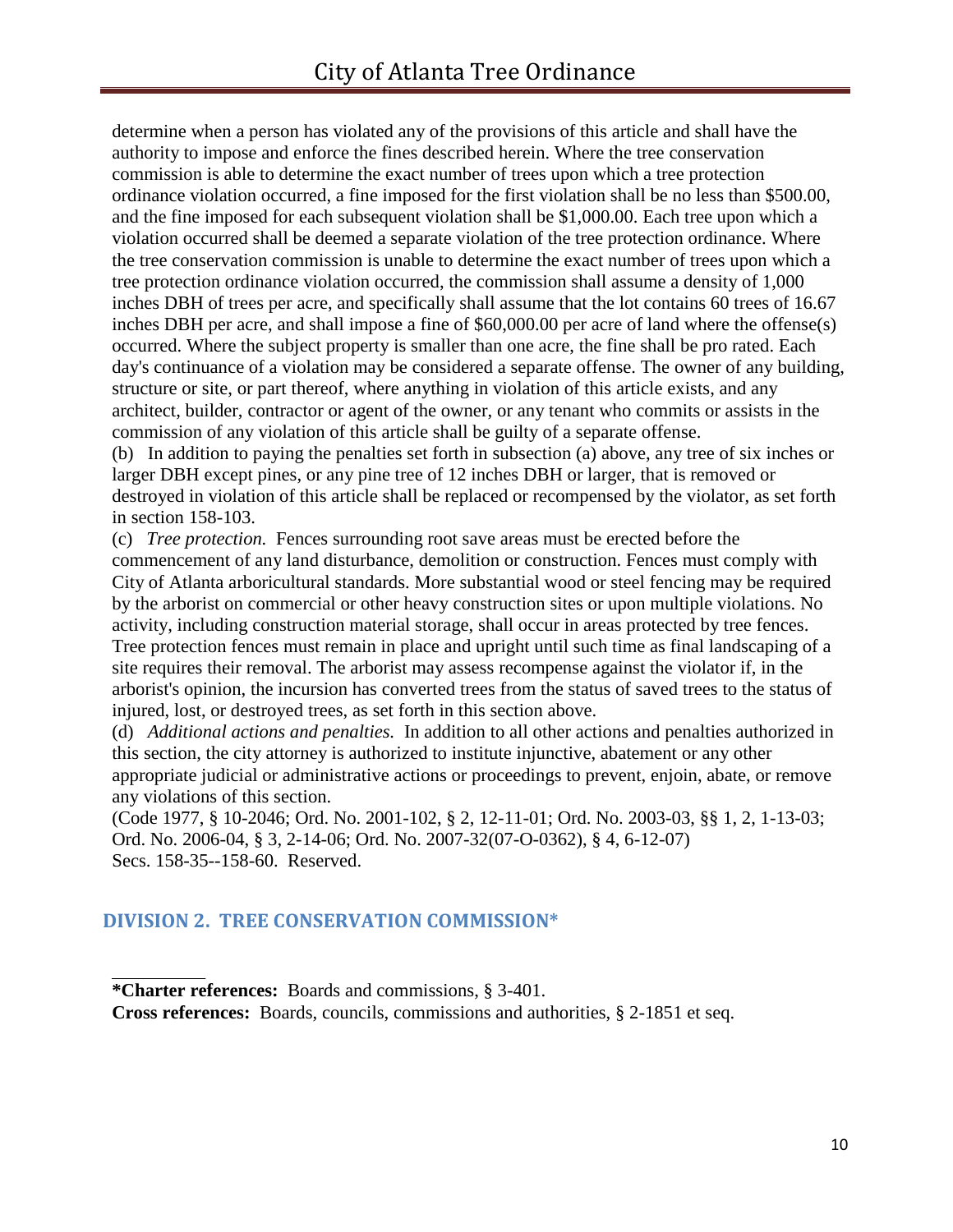## <span id="page-10-0"></span>**Sec. 158-61. Establishment; appointment of members.**

There is established a tree conservation commission of the city, referred to in this article as the commission. The commission shall consist of 15 members, eight of which shall be appointed by the mayor and seven by the council. All members shall be confirmed by the city council. Each of the members shall contain specialized knowledge about trees, the Tree Protection Ordinance, and/or the impact of construction activities on trees. The membership shall consist of the following:

(1) One member shall be appointed by the mayor who is a registered landscape architect.

(2) One member shall be appointed by the mayor who is either a botanist, forester, horticulturist or nursery worker.

(3) One member shall be appointed by the mayor who is a registered architect.

(4) One member shall be appointed by the mayor who is a member of an environmental organization.

(5) One member shall be appointed by the mayor who is a real estate professional.

(6) One member shall be appointed by the mayor who is a private arborist.

(7) Two members shall be lay citizens appointed by the mayor interested in environmental protection.

(8) One member shall be appointed by the council who is a residential builder.

(9) One member shall be appointed by the council who is a residential developer.

(10) One member shall be appointed by the council who is a commercial or industrial developer.

(11) Three members shall be citizens appointed by the paired districts in consultation with the at-large council member.

(12) One member shall be an urban planner or an environmental resource planner appointed by the president of council.

(Code 1977, § 10-2041(a); Ord. No. 1998-65, § 1, 9-23-98; Ord. No. 2000-17, § 1, 3-29-00; Ord. No. 2001-102, § 2, 12-11-01; Ord. No. 2003-03, §§ 1, 2, 1-13-03; Ord. No. 2007-32(07-O-0362), § 5, 6-12-07)

## <span id="page-10-1"></span>**Sec. 158-62. Terms; vacancies; compensation.**

(a) The initial tree conservation commission membership shall contain three members appointed for a term of one year and four members appointed for a term of two years. Thereafter, all subsequent appointments shall be for a term of two years. Members of the tree conservation commission may be appointed for consecutive terms consistent with general laws regulating service on city boards and commissions. The mayor may recommend removal and replacement of a member of the commission for nonperformance of duty. Each member shall receive a \$75.00 per month honorarium, but only if the member attends at least two of the hearings and/or business meetings (or at least one of each) per month. The commission shall select from its members a chairperson to serve for a one-year term.

(b) The council shall appoint seven of the 15 tree conservation commission members as described in subsection 158-61. With regard to the citizens appointed by the paired districts, pursuant to subsection 158-61(11), the council shall appoint the three members in the following manner:

(1) Districts 1, 2, 3 and 4 and at-large post 1.

- (2) Districts 5, 6, 7 and 8 and at-large post 2.
- (3) Districts 9, 10, 11 and 12 and at-large post 3.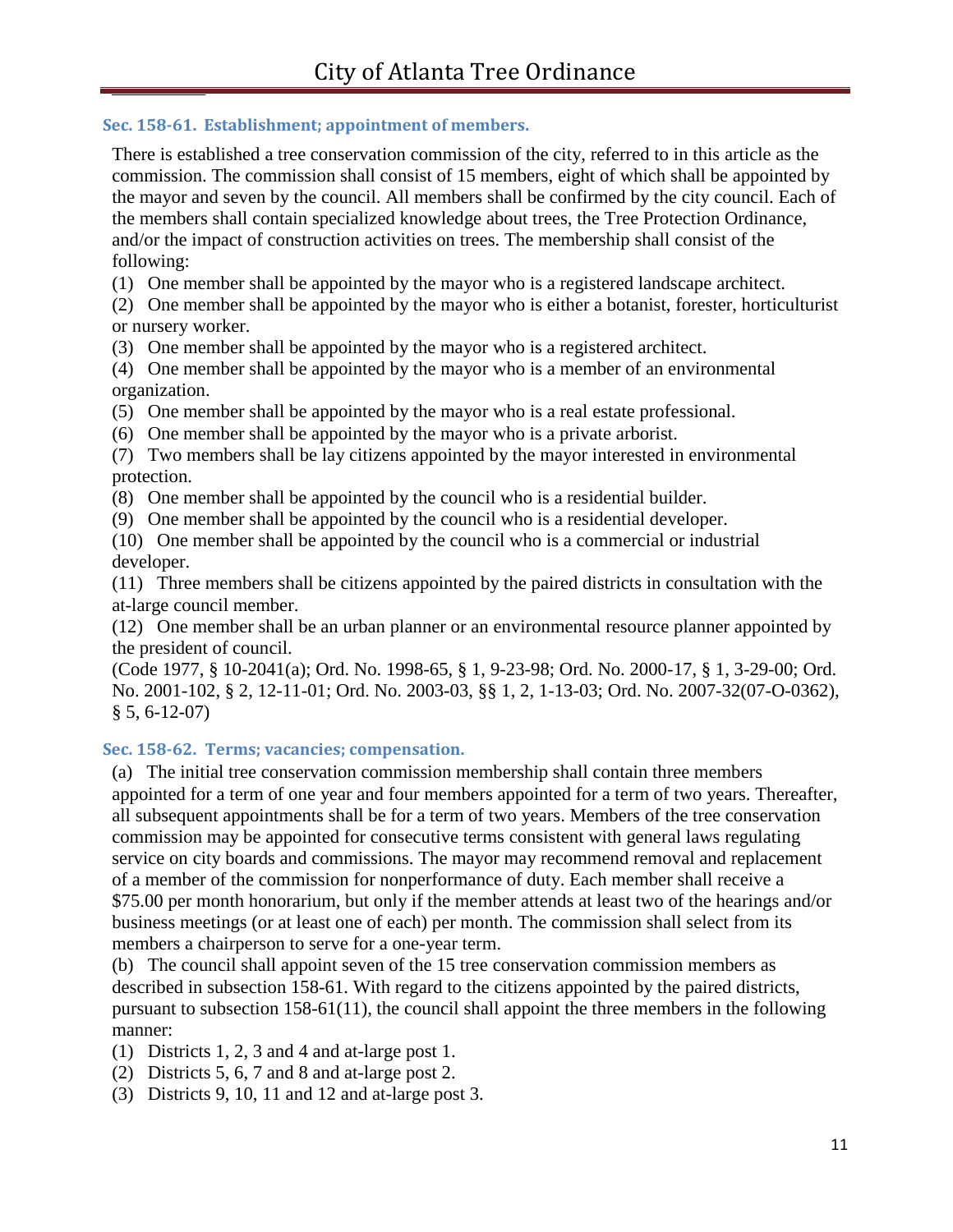(c) In the event that an appointment to fill vacancies by the mayor or council is not made within 60 days of the mayor's or council's request, the president of council can proceed to nominate a person for the position, and the nomination shall be forwarded to the committee on council. (d) If a tree conservation commission board position becomes vacant and a member is not appointed pursuant to section 158-61 within six months, the tree conservation commission, by a majority vote of the remaining members, may temporarily appoint someone to the missing category until such time that a permanent board member is appointed as described in section 158-61. The person appointed by the tree conservation commission need not meet the specific requirements of the vacant position, but must contain specialized knowledge about trees, the tree protection ordinance, and/or the impact of construction activities on trees.

(e) The executive branch shall provide such staff as is required for the efficient operation of the board.

(Code 1977, § 10-2041(b); Ord. No. 2000-17, § 2, 3-29-00; Ord. No. 2001-102, § 2, 12-11-01; Ord. No. 2003-03, §§ 1, 2, 1-13-03; Ord. No. 2007-32(07-O-0362), § 6, 6-12-07)

## <span id="page-11-0"></span>**Sec. 158-63. Functions; powers; duties.**

The functions, powers and duties of the tree conservation commission shall be as follows:

(1) Assisting the city arborist in establishing and maintaining a record of historic trees,

specimen trees and other unique environmentally significant trees within the city.

(2) Hearing and deciding appeals of decisions of administrative officials as provided in section 158-65.

(3) Establishing educational and other programs to encourage proper management and maintenance of trees on private property in the city.

(4) Reviewing and approving the city arboricultural specifications and standards of practice promulgated by the city arborist and city forester and required pursuant to this article.

(5) Providing consultation and assistance to the city forester in the preparation of the master plan required pursuant to this article.

(Code 1977, § 10-2041(c); Ord. No. 2001-102, § 2, 12-11-01; Ord. No. 2003-03, §§ 1, 2, 1-13- 03)

## <span id="page-11-1"></span>**Sec. 158-64. Meetings; clerk; court reporter; rules of procedure.**

The tree conservation commission shall establish a regular meeting schedule, and all meetings of the commission shall be open to the public. The commission shall have a clerk, designated by the commissioner of the department of planning, development and neighborhood conservation, who shall be a full-time employee of the department. The clerk shall serve as secretary to the commission and shall be responsible for the clerical administration of the appeals process, including the creation and maintenance of files in appeals cases, the filing of documents submitted by the parties to an appeal, and the maintenance of evidence submitted in connection with appeals cases. The clerk shall also direct and supervise the giving of notices required by the commission and by this article in connection with appeals, and shall certify, when necessary, the actions of the commission in such matters. The clerk shall also be responsible for the maintenance and preservation of all records of the commission. The meetings of the tree conservation commission shall be recorded by a court reporter contracted for by the city and paid for by the city from the proceeds of the tree trust fund. The commission shall adopt rules of procedure for the conduct of meetings, hearings and attendance requirements for members.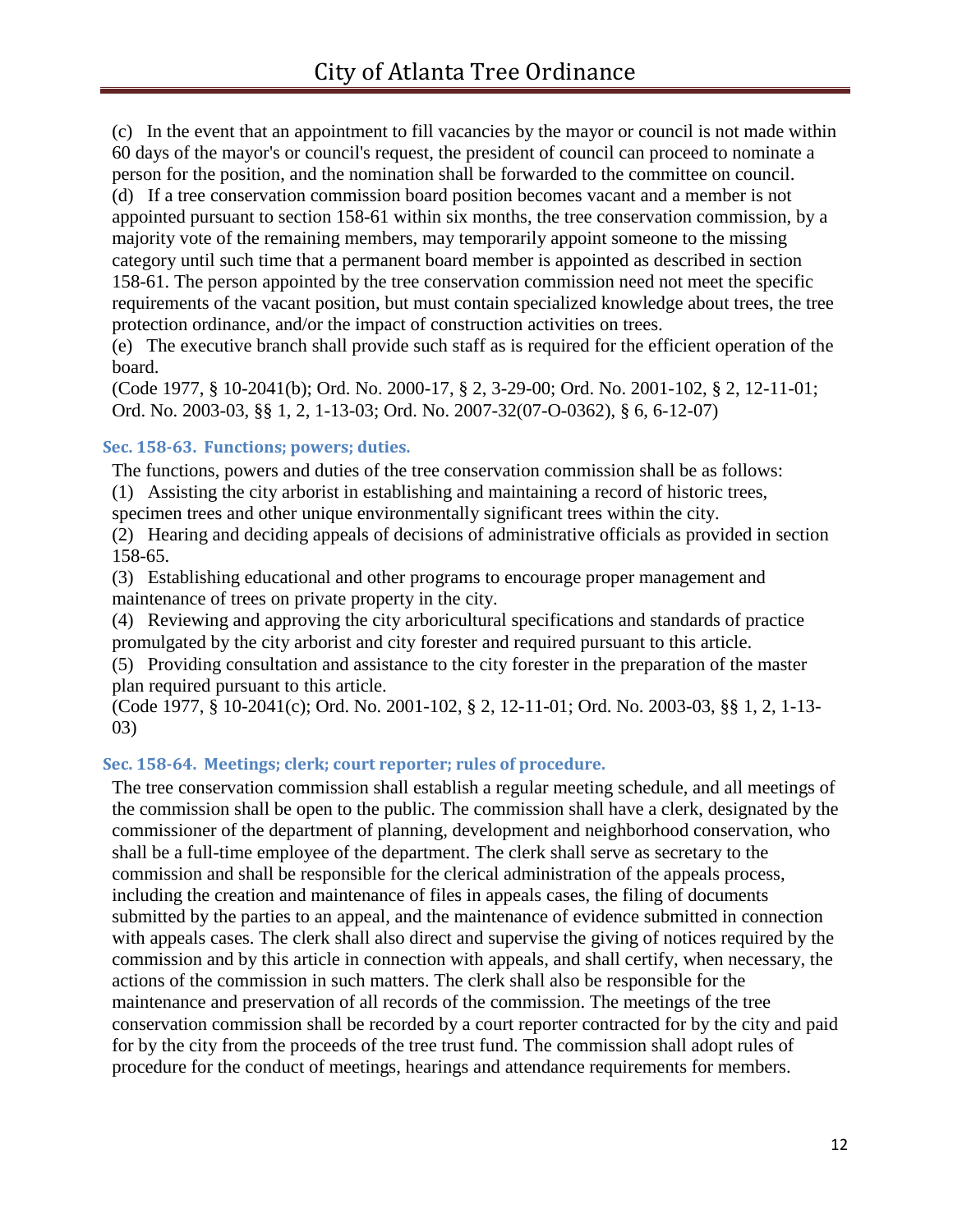(Code 1977, § 10-2041(d); Ord. No. 2000-21, § I, 4-12-00; Ord. No. 2000-26, § II, 5-23-00; Ord. No. 2001-102, § 2, 12-11-01; Ord. No. 2003-03, §§ 1, 2, 1-13-03; Ord. No. 2003-113, § 1, 12- 10-03)

## <span id="page-12-0"></span>**Sec. 158-65. Appeals.**

- (a) *Appeals from the decisions of administrative officials.*
- (1) *Who may appeal.*

a. For a decision by a city administrative official based on the tree protection ordinance regarding tree(s) on private property, an appeal may be made by any person who is aggrieved by the decision and who resides or owns property or a business either within 500 feet or within the NPU of the property on which the tree(s) at issue are located, except that appeals may not be made for decisions made by the city arborist pursuant to subsection 158-101(h) of this article. The appeal may be made only if the appellant is able to identify on the notice of appeal (as described in subsection 158-65(3)c.) the specific section of the tree protection ordinance that the appellant believes was misinterpreted or misapplied by the city administrative official, and the way in which the appellant believes the section should be interpreted or applied; and/or any facts material to the city administrative official's decision that the appellant believes were misinterpreted or misunderstood.

b. For a decision by a city administrative official based on the tree protection ordinance regarding tree(s) on public property, an appeal may be made by any citizen of Atlanta, any owner of property or a business in Atlanta, and/or any civic association in the neighborhood planning unit in which the tree(s) at issue are located, who is aggrieved by the decision, except that appeals may not be made for decisions made by the city arborist pursuant to subsection 158- 101(h) of this article. The appeal may be made only if the appellant is able to identify on the notice of appeal (as described in subsection 158-65(3)c. the specific section of the tree protection ordinance that the appellant believes was misinterpreted or misapplied by the city administrative official, and the way in which the appellant believes the section should be interpreted or applied; and/or any facts material to the city administrative official's decision that the appellant believes were misinterpreted or misunderstood.

## (2) *Timing of appeal.*

a. Appeals regarding tree(s) on private property must be filed within five calendar days of the city arborist's preliminary decision regarding the tree(s) at issue. At the time that a permit application is filed with the city arborist regarding tree(s) on private property, the city arborist shall pre-post the property on which the tree(s) are located for a minimum of ten calendar days prior to making a preliminary decision. The pre-posting shall indicate to the public that a permit application has been filed. If and when the city arborist grants preliminary approval of the permit application, s/he shall post the property for five working days with a final posting, indicating to the public that preliminary approval has been granted.

b. Appeals regarding tree(s) on public property must be filed within 15 calendar days of the city arborist's preliminary decision regarding the tree(s) at issue.

(3) *Appeal requirements.*

a. All appeals must be filed with the clerk of the tree conservation commission.

b. An appeal shall not be deemed filed until the clerk receives a completed notice of appeal, along with either a \$75.00 administrative fee used to help defray the administrative costs of the appeal or a hardship letter. The hardship letter must explain in detail why the appellant is unable to pay the fee and must be signed by the appellant. At its earliest convenience, but in no event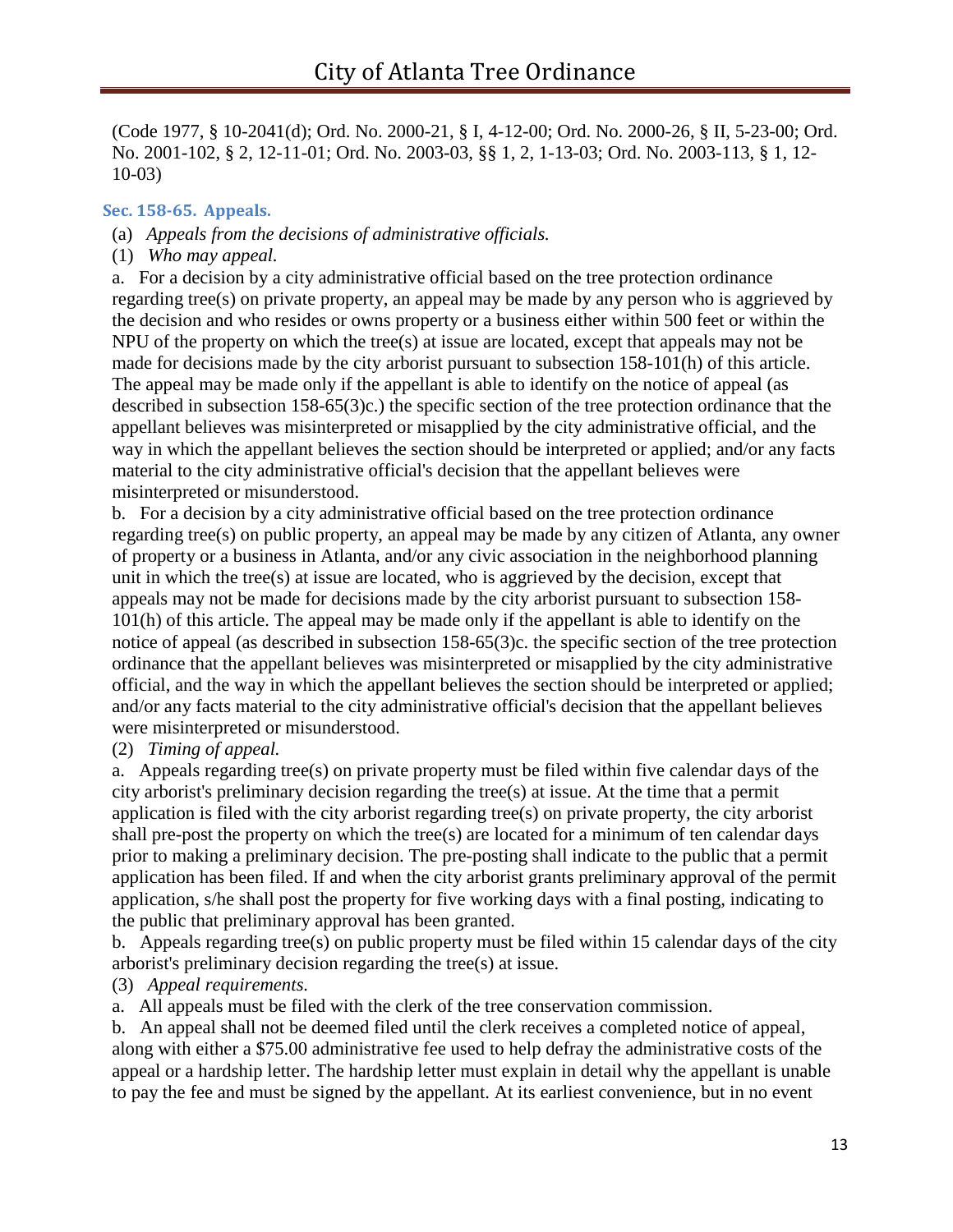later than at the appeal hearing, the tree conservation commission shall determine whether to waive the \$75.00 fee.

c. The notice of appeal shall state at a minimum: the name, address, phone number, and email address (if any) of the appellant, and whether the appellant is an Atlanta citizen; if the tree(s) at issue are located on public property and the appellant is not an Atlanta citizen, whether the appellant owns property or a business in Atlanta, and if so, the address; if the tree(s) at issue are located on public property, whether the appellant is a civic association in the neighborhood planning unit in which the tree(s) at issue are located; if the tree(s) at issue are located on private property, whether the appellant owns and/or resides on property or owns a business on property located within 500 feet from the property on which the tree(s) at issue are located; the date of the decision being appealed; the name of the person(s) who filed the permit application about which the appeal is made; the address of the subject property; the specific section of the tree protection ordinance that the appellant believes was misinterpreted or misapplied by the city administrative official, and the way in which the appellant believes the section should be interpreted or applied; and any facts material to the city administrative official's decision that the appellant believes were misinterpreted or misunderstood.

d. An appeal may challenge the decisions regarding one property only.

(4) *After the appeal is filed.*

a. Once an appeal is filed, any activity authorized by the decision appealed shall be stayed automatically. Despite the authorization given by the decision appealed, no permits shall be issued, no trees cut, nor earth disturbed.

b. The tree conservation commission shall fix a reasonable time for the hearing of the appeal and shall give public notice thereof as well as prompt notice in writing to the parties in interest. Public notice shall be given by the clerk of the tree conservation commission in such a manner as shall be provided for in the rules for appeals adopted by the tree conservation commission, but in no event shall such notice be given less than 15 calendar days before the date of the hearing. c. At least two weeks prior to the appeal hearing, each party shall submit to the clerk of the tree conservation commission and the other parties in interest a written summary of their argument and a copy of all documentary evidence supporting their argument. This requirement shall apply to any property owner or resident, on which the subject tree(s) is located, that is not a party to the appeal, and any other person wishing to present evidence at the hearing. The parties shall submit to the tree conservation commission and the other parties in interest all rebuttal arguments and rebuttal documentary evidence at least one week prior to the hearing. Submissions of new evidence at the appeal hearing will not be accepted or considered by the tree conservation commission unless a showing can be made and the tree conservation commission finds that the evidence was not available one week prior to the hearing.

(5) *The appeal hearing.*

a. At the hearing, any party may appear in person or by an agent or by an attorney.

b. At least three members of the tree conservation commission must preside over each hearing. The decision on any appeal shall be determined by a majority vote of the tree conservation commission members present and voting on the particular appeal.

c. The tree conservation commission shall decide the appeal within a reasonable time. All appeals to the tree conservation commission must be concluded or resolved within two months of the initial hearing. If the appeal is not concluded or resolved within that time, the tree conservation commission will issue an "appeal approved" or "appeal denied" final ruling no later than the two month deadline.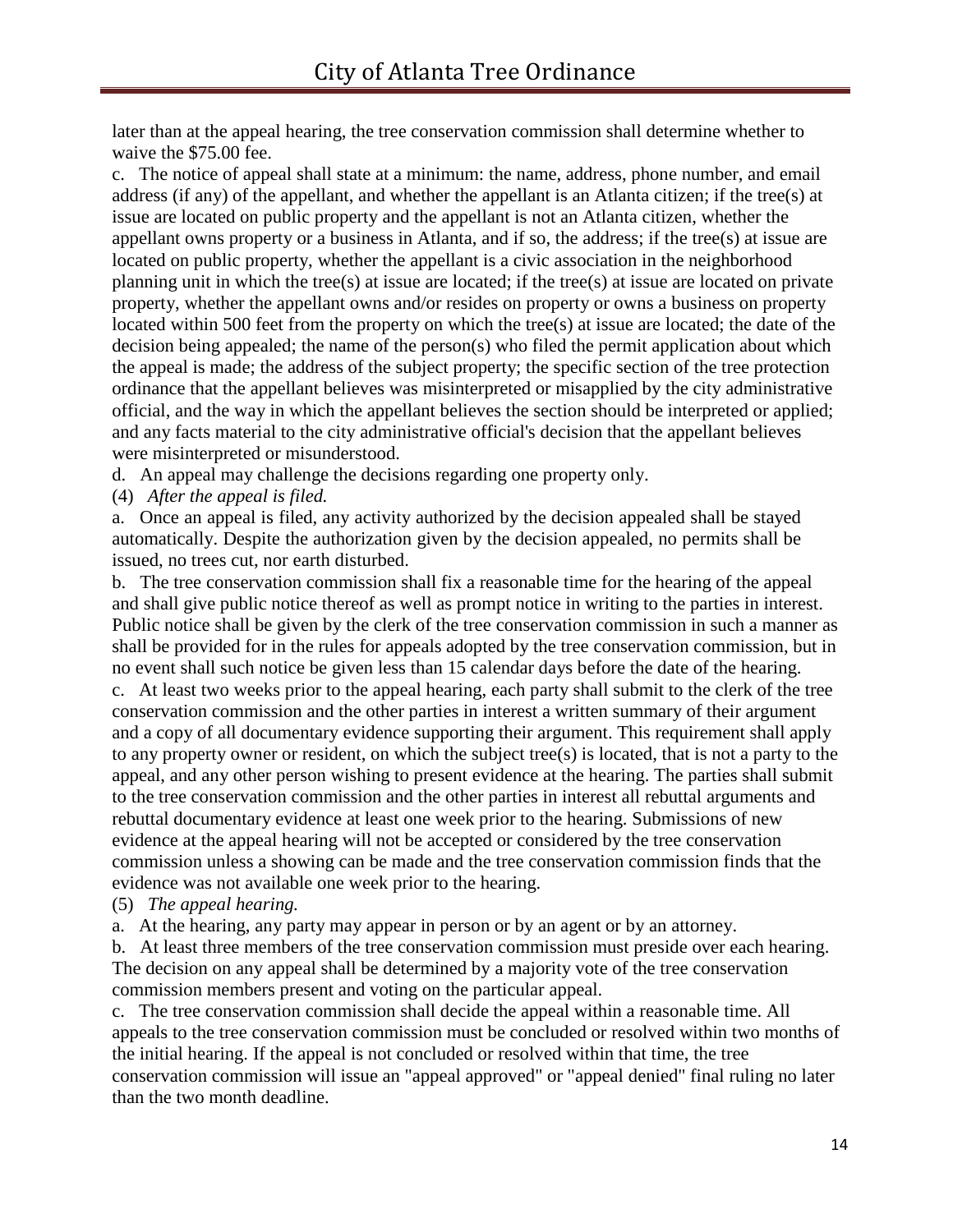## (6) *Tree conservation commission's ruling.*

a. The tree conservation commission shall sustain an appeal upon an express finding that the administrative official's action was based upon an erroneous finding of a material fact or upon an erroneous application of law. If no such finding is made, the tree conservation commission shall deny the appeal. The tree conservation commission shall have the authority to reverse, affirm, wholly or partly, or modify the administrative official's decision being appealed, and to that end shall have all of the powers of the administrative official. These powers shall include, where applicable, the power to direct the issuance of a permit, provided that all requirements imposed by this article and all other applicable laws are met.

b. In the event that the tree conservation commission rules that recompense and/or a fine should be assessed, but also finds that the amount of recompense owed or fine assessed cannot be paid as a result of financial hardship, the commission shall have the authority to reduce the fine or recompense. The commission shall create written guidelines by which to determine whether and to what extent financial hardship exists. These guidelines shall include a requirement that the person requesting a finding of financial hardship make a written request and provide documentary evidence of such hardship. The specific documents to be provided shall be determined by the commission and listed in the guidelines. The commission shall apply these guidelines consistently any time that a hardship request is made. Where the commission finds, based upon the hardship request, the supporting documentation, and the guidelines, that a financial hardship exists, the commission shall have the authority to reduce or completely eliminate the amount of recompense and/or fine owed, as long as said decision is consistent with the guidelines. The commission shall issue a written decision regarding the financial hardship request and shall provide in writing the basis for that decision.

c. Any person desiring to appeal a decision of the tree conservation commission under subsection 158-65(b) shall notify the clerk of the commission, in writing, of such intent within six working days of the date of the written decision of the commission. Barring such notice of intent, the stay on the activity that was the basis for the decision appealed shall be lifted, within the constraints imposed by the commission's ruling.

(b) *Appeals from decisions of the tree conservation commission.* Any person aggrieved by a decision of the tree conservation commission, or any city official, bureau, office, department or board affected by such decision, may appeal such decision through a writ of certiorari to the Superior Court of Fulton County, pursuant to the procedures set forth by Georgia law. The filing of an appeal in the superior court from any decision of the commission shall not ipso facto act as a supersedes, but the city shall abide by any supersedes granted by Fulton County Superior Court.

(c) *Frivolous appeals.* An appeal may be dismissed as frivolous by a vote of the commission in advance of the time that would be set for hearing. In such instances, the members of the commission may be polled without meeting. An appeal is frivolous if it clearly appears from the face of the notice of the appeal and the justification set forth, that no facts could be brought forth at a hearing that could sustain such an appeal as a matter of law. In the event that an appeal is dismissed as frivolous, all parties shall be notified in writing by the clerk, and the clerk shall also give immediate notice by telephone, e-mail, or facsimile transmission to the appellant, advising the appellant of his or her right to appeal. Any person desiring to appeal a decision of the commission under subsection 158-65(c) shall notify the clerk of the commission in writing of such intent within three working days of the written decision of the commission. Barring such notice of intent the stay on the activity appealed from shall be lifted.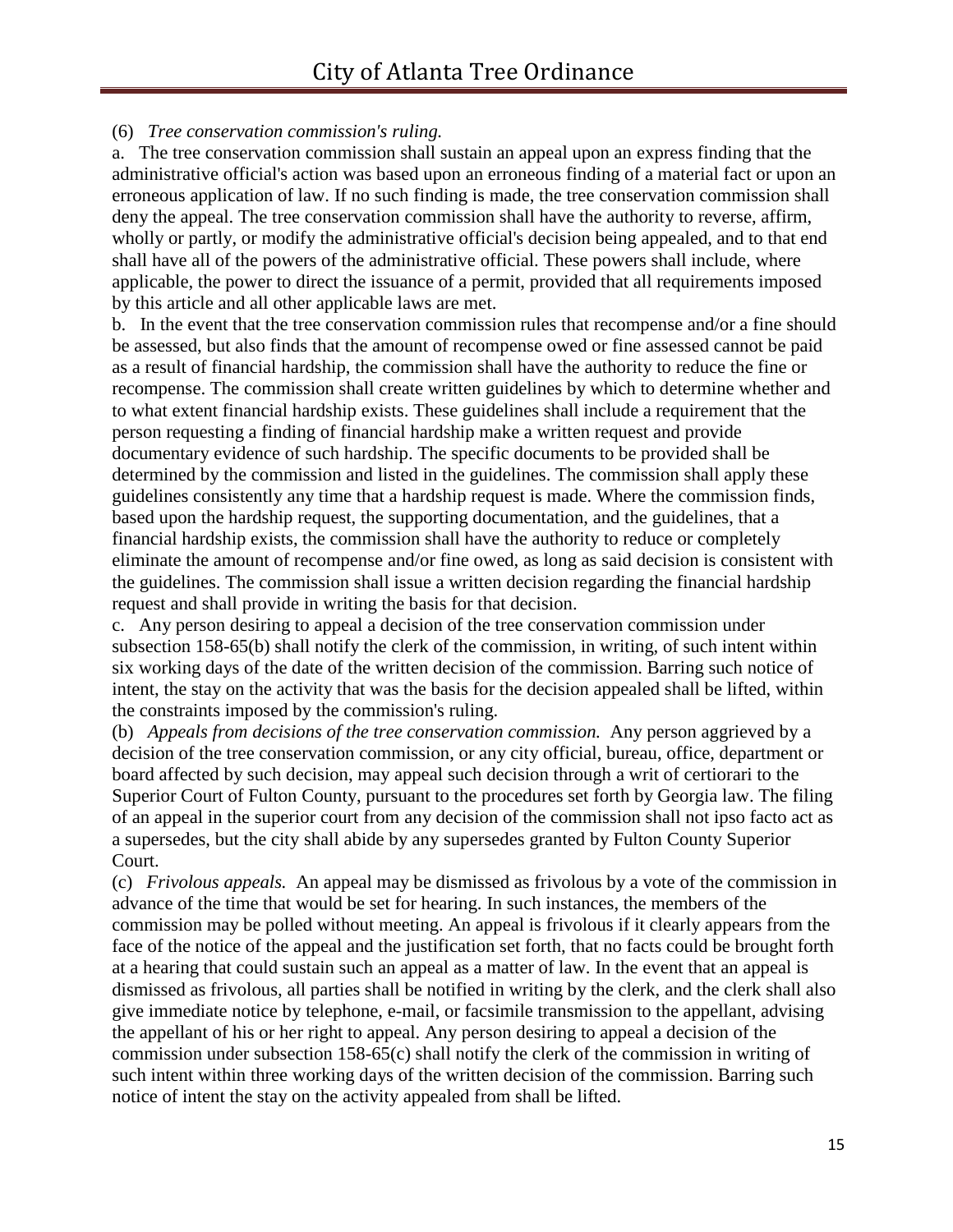(d) *Appeals of cash recompense.* An appeal whose sole purpose is to request an adjustment in cash recompense shall not prohibit the issuance of the arborist's final approval of a plan if the appellant submits with the appeal, a bank certified check, or a money order payable to the City of Atlanta in the amount of the calculated recompense that occasions the appeal. The check or money order shall be retained by the clerk of the tree conservation commission until such time as the appeal is decided. If recompense relief is granted and the arborist has receipt of recompense paid to the City of Atlanta in the recompense amount determined by the appeal, the clerk shall surrender the check or money order to the appellant.

(Code 1977, § 10-2039; Ord. No. 2000-21, § II, 4-12-00; Ord. No. 2000-26, § III, 5-23-00; Ord. No. 2001-102, § 2, 12-11-01; Ord. No. 2003-03, §§ 1, 2, 1-13-03; Ord. No. 2007-32(07-O-0362), § 7, 6-12-07; Ord. No. 2008-25(08-O-0486), § 1, 4-28-08)

#### <span id="page-15-0"></span>**Sec. 158-66. Tree trust fund.**

(a) *Establishment and administration.* The tree conservation commission shall establish a tree trust fund for the protection, maintenance, and regeneration of the trees and other forest resources of Atlanta. During any given fiscal year, five percent of the funds received by the tree trust fund during the immediately preceding fiscal year or \$100,000, whichever is greater, shall be placed into a tree trust fund education outreach account ("education account"), and such monies shall be used for educational materials, educational programs, and educational outreach. Any amount not utilized in the given fiscal year shall remain in the account to be utilized in future years. A maximum of \$50,000.00 per year of the fund may be used for costs arising directly from administering and enforcing the tree protection ordinance that would not have arisen in the absence of the tree protection ordinance, including but not limited to the cost of posting trees to be removed, the cost of advertising tree commission hearings, and the cost of court reporter services at tree commission hearings. The honoraria for tree conservation commission members, as described in subsection 158-62(a), may also be paid from the fund. A maximum of \$75,000.00 per year of the fund may be used to pay for the annual salary and benefits of an office of parks arborist senior position. The person in this position shall act as a project manager for the various projects on city-owned property being paid for by the tree fund, namely new tree plantings, tree maintenance work, removal of invasive species,

A maximum of \$110,000.00 per year of the fund may be used to fund the annual salary and benefits of the two arborist positions. In the event that the costs of the salary and benefits positions exceeds \$110,000.00, the remainder of the cost shall be assumed by the general fund budget in the department of planning and community development.

(b) *Recompense for illegal removal or destruction.* Developers, builders, contractors, homeowners and others who violate the criteria for removal or destruction of section 158-102 shall contribute to the fund the replacement value of the trees illegally removed or destroyed according to the recompense formulas of section 158-34.

(c) *Recompense for permitted removal or destruction.* Developers, builders, contractors, homeowners and others who are unable to meet the standards for tree replacement and afforestation of section 158-103 shall contribute to the fund the replacement value of the trees removed in excess of the trees replaced in the course of new construction, landscaping, or other permitted activities according to the recompense formulas of subsections 158-103 (b) and (c). (d) [*Reserved.* }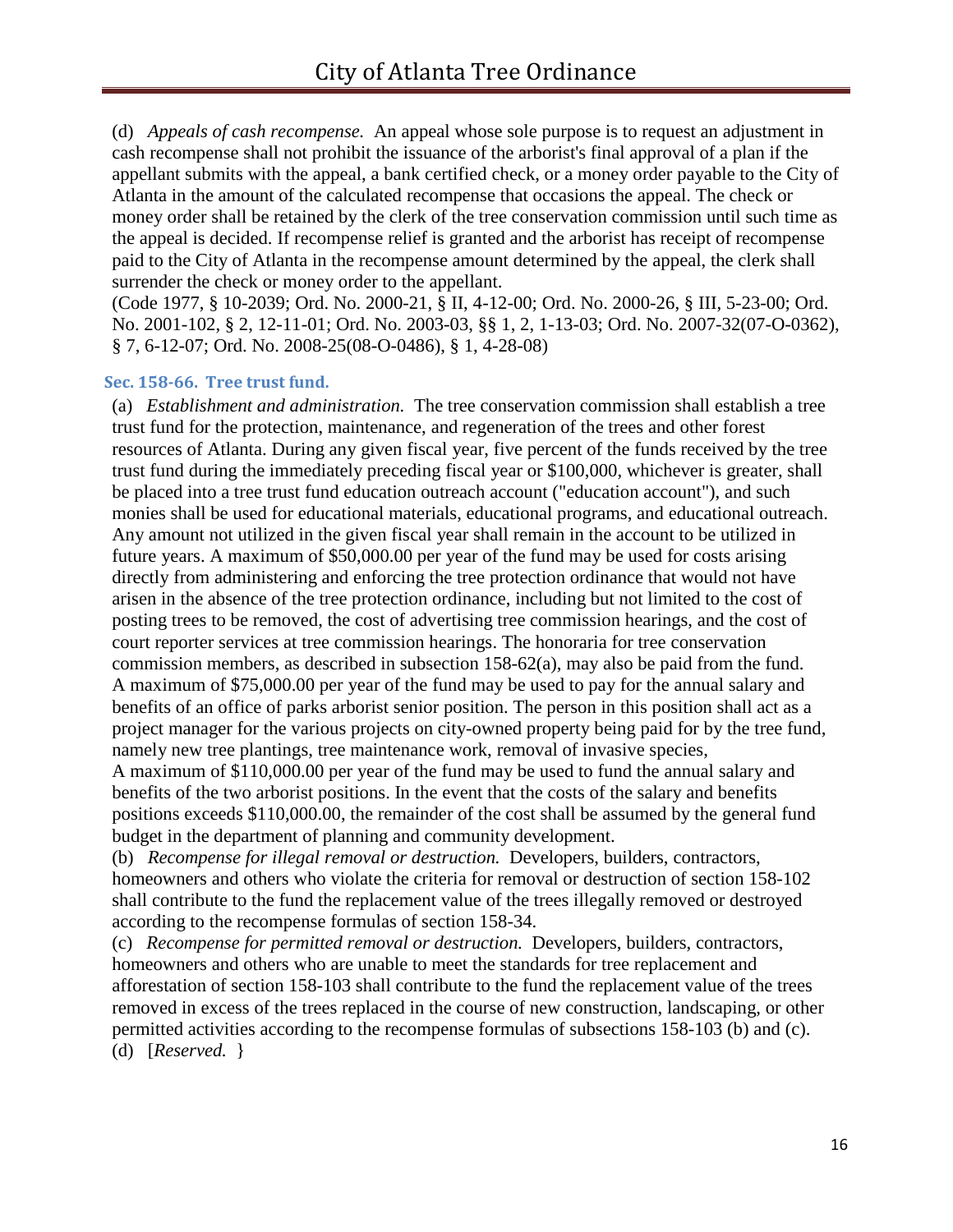(Ord. No. 2001-102, § 2, 12-11-01; Ord. No. 2003-03, §§ 1, 2, 1-13-03; Ord. No. 2003-113, § 2, 12-10-03; Ord. No. 2007-32(07-O-0362), § 8, 6-12-07; Ord. No. 2008-64(08-O-1260), § 1, 7-30- 08; Ord. No. 2008-77(08-O-1716), § 12, 10-14-08) Secs. 158-67--158-100. Reserved.

## <span id="page-16-1"></span><span id="page-16-0"></span>**DIVISION 3. REMOVAL AND RELOCATION**

## **Sec. 158-101. Permit to remove, destroy, or injure.**

(a) *Required.* No person shall directly or indirectly remove or destroy [or injure] any tree located on public property that is subject to the provisions of this article, or any tree having a diameter at breast height (DBH) of six inches or more which is located on private property subject to the provisions of this article, without obtaining a permit as provided in this section. (b) *Permits for construction, renovation, demolition.* Permits to remove, destroy, or injure trees for construction, renovation or demolition shall be obtained by making application in a form prescribed by the city to the director of the bureau of buildings.

(c) *Other permits.* Permits to remove, destroy, or injure trees for safety, landscaping, silvicultural or other purposes shall be obtained by making application to the city arborist. All permits shall be posted for public inspection on site.

(1) Applications to remove dead, dying, diseased, or hazardous trees may be made by phone, fax, mail, or other means. Each application shall include the address of the property and the owner's name, phone, and fax number. If applicable, it shall also include the name, phone, and fax number of the tree service proposing to do the work. Each tree shall be identified as to its species, its diameter within two inches of the actual diameter, location and identifying characteristics or added markings. Permits to remove dead, dying, diseased, or hazardous trees shall be approved at the determination of the city arborist. Such permits are not subject to the notice of preliminary approval of subsection 158-101(d), the posting requirements of subsection 158-101(e), the standards for tree replacement or afforestation of subsection 158-103(1), the recompense formulas of subsection 158-103(b), or to public appeal. Applicants may appeal a notice of denial to the tree conservation commission as provided in this article. The permit shall be valid for six months from the date of its issuance, though the city arborist may extend the expiration date of the permit by no more than six additional months based upon extenuating circumstances, as determined by the city arborist.

(2) Applications to remove, destroy, or injure trees for landscaping improvements or other purposes shall be accompanied by a tree replacement plan meeting all of the requirements of section 158-103. The work prescribed by an approved tree replacement plan shall be completed within one calendar year. Replacement tree plantings shall be inspected by the city arborist and verified by the dated signature of the city arborist on the approved plan. Applications to remove, destroy, or injure trees for landscaping and other purposes shall be subject to the notice of preliminary approval of subsection 158-101(d), the posting requirements of subsection 158- 101(e), the standards for tree replacement or afforestation of subsection 158-103(a), and the recompense formulas of subsection 158-103(b). Applicants may appeal a notice of denial to the tree conservation commission as provided in this article.

(3) Applications to remove, destroy, or injure trees for thinning or other silvicultural prescription for forest stand improvement shall be approved at the determination of the city arborist, with or without requirement for tree replacement. Each application shall include a silvicultural prescription that is prepared by a private arborist. Payment of recompense for tree(s)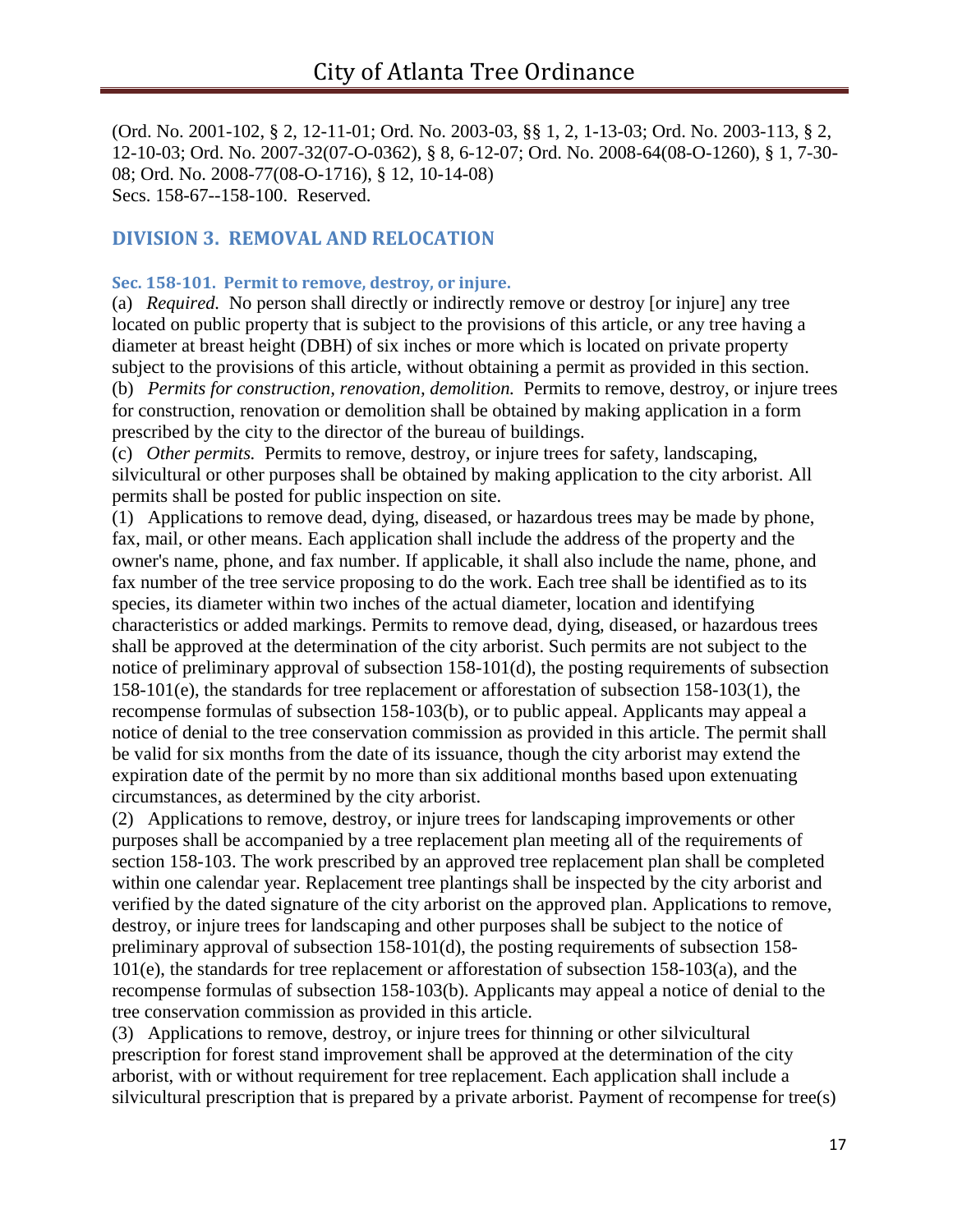on private property, and tree replacement for tree(s) on public property, is required for trees included in any silvicultural prescription that includes timber harvesting or stand improvement, except in cases where the intended harvesting or stand improvement is to reduce or prevent the spread of pests or disease. Applications to remove, destroy, or injure trees for silvicultural purposes shall be subject to the notice of preliminary approval of subsection 158-101(d), the posting requirements of subsection 158-101(e), the standards for tree replacement or afforestation of subsection 158-103(a), if applicable, and the recompense formulas of subsection 158-103(b). Applicants may appeal a notice of denial to the tree conservation commission as provided in this article.

(d) *Application review; notice of preliminary approval or denial of permit to remove, destroy, or injure trees.* Upon receipt of a complete application by the city to remove, destroy, or injure trees for construction, renovation, demolition, landscaping, silviculture, or other non-safety related purposes, the city arborist shall review the application pursuant to the requirements of this article. The city arborist shall either give a notice of preliminary approval of the application if the application meets the requirements of this article, or shall give a notice of denial of the application if the application fails to meet the requirements of this article. The city arborist shall submit copies of such notices promptly to the clerk. The city arborist may impose conditions to the issuance of the permit consistent with this article. An applicant may submit a new application at any time after a notice of denial of an application under this chapter. An applicant may appeal the notice of denial to the tree conservation commission as provided in this article. Any person aggrieved by the notice of preliminary approval may also appeal to the tree conservation commission.

(e) *Posting.*

(1) For trees located on private property, two postings shall be required. The first posting shall remain for a minimum of ten calendar days and shall notify the public that an application to remove the designated tree(s) was filed with the city. The city will not accept any appeals filed within this ten day notice period. The second posting, providing notice of preliminary approval, shall be made if and when the city issues preliminary approval of the application to remove the designated tree(s) from private property. This second posting shall not begin until after the first posting is removed. The second posting shall remain in place for five business days, during which time the city will accept appeals.

(2) For trees located on public property, only one posting shall be required. The posting shall indicate the issuance of a notice of preliminary approval of the designated public property tree(s), and shall remain in place for 15 calendar days, during which time the city will accept appeals.

(3) Immediately after an applicant receives preliminary approval for removal of a tree on public or private property, s/he shall mark all trees to be removed, destroyed, or injured.

(4) The notice of preliminary approval for both public and private property trees, shall be posted in the office of the city arborist that is ruling on the removal permit (either the office of planning or the office of parks), on the City of Atlanta website (www.atlantaga.gov), and in a prominent manner upon the property affected so that it may be seen and read by passers-by. The notice of preliminary approval shall inform any reader that an appeal may be filed with the clerk of the tree conservation commission, and shall indicate the deadline by which the appeal must be filed. The notice shall further indicate that the failure to appeal within the designated time period will result in the issuance of the removal permit without further right of appeal. If the notice of preliminary approval is not [posted as required by this section, no permit shall be issued. The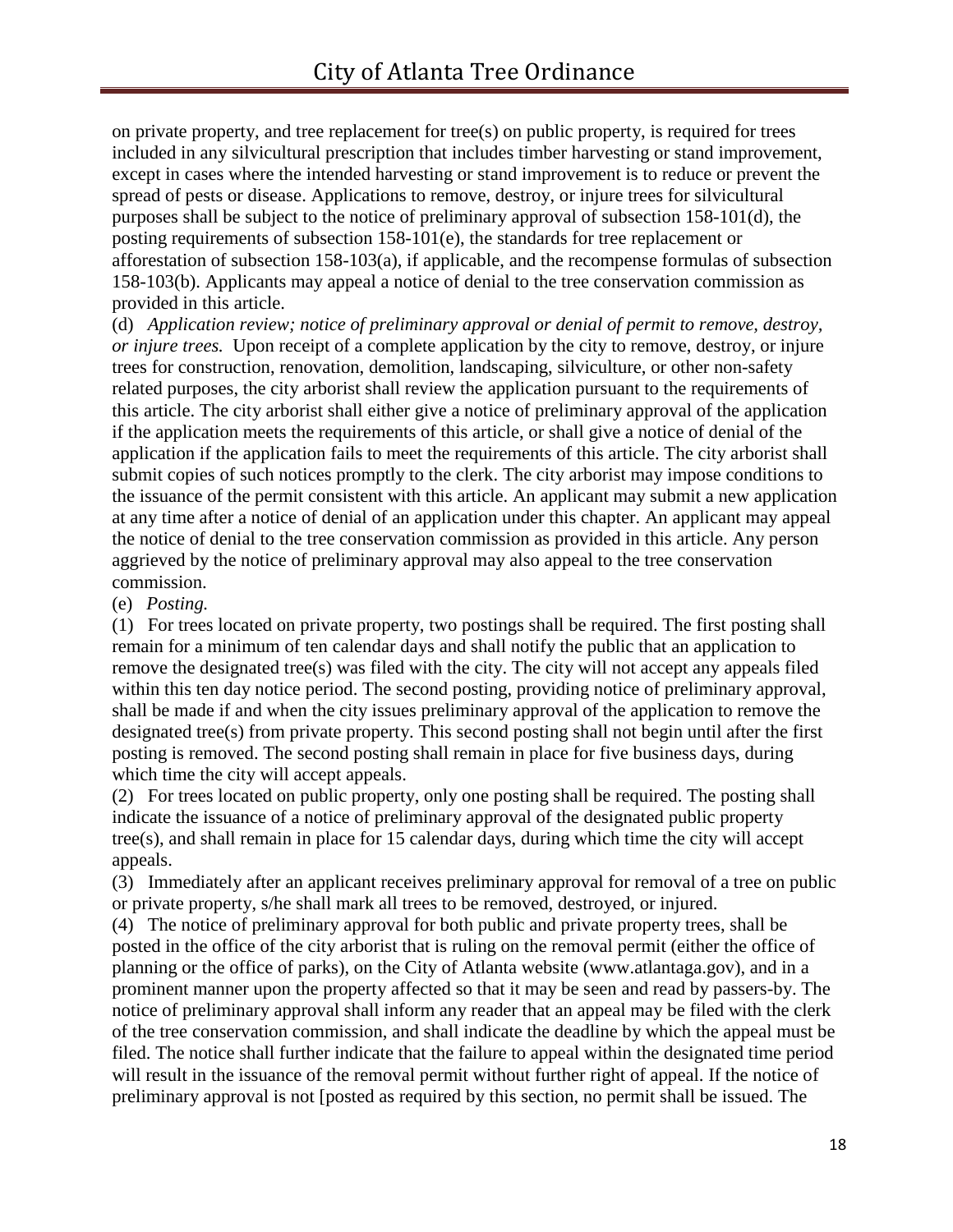commission] may provide further additional rules regarding the manner and method of posting to the extent that such rule is consistent with the requirements of this section.

(f) *Time limits.* For tree(s) on public property, if no appeal is filed within 15 calendar days from the date of posting of a notice of preliminary approval upon the affected property, then the permit shall be issued in accordance with the terms of said notice of preliminary approval. For tree(s) on private property, if no appeal is filed within five working days from the date of posting of a notice of preliminary approval upon the affected property, then the permit shall be issued in accordance with the terms of said notice of preliminary approval. In the event that an appeal is filed within 15 calendar days for tree(s) on public property, or five working days for tree(s) on private property, from the date of posting of a notice of preliminary approval upon the affected property, no permit shall be issued until the sixth business day after the date of the tree conservation commission's written decision on the appeal, or until the appeal is voluntarily dismissed, whichever is earlier. At that time, the stay shall expire, unless a notice of intent to appeal the tree conservation commission's decision (if any) to the superior court is filed with the clerk of the tree conservation commission pursuant to subsection 158-65(a).

(g) *Finality.* Once a permit has been issued in accordance with the procedures set forth in this section there can be no further appeal of the arborist's decision, except as provided in subsection 158-65(b) of this article pertaining to appeals to superior court.

(h) *Minor amendments.* After the time for appeals has expired with respect to any notice of preliminary approval, the city arborist may approve minor amendments to the permit without there being any new right of appeal from such approval, provided that the arborist, in connection with such approval, shall certify in writing to the following, which certification shall be attached to the permitted amendments:

(1) That the amendments do not alter or amend any rulings of the tree conservation commission made in connection with the particular case; and

(2) That the amendments do not affect any trees on the property in question which are eligible under this article to be designated historic or specimen trees; and

(3) That the amendments in the aggregate do not increase by more than ten percent either the total number or the total DBH of the trees permitted for removal or destruction.

(i) *Permit for tree removal based upon location to house.* The provisions set forth in subsections 158-101(b) through 158-101(h) shall not apply to permits issued pursuant to this subsection 158-101(i). The provisions provided below in this subsection shall pertain to this subsection 158-101(i) only. The city arborist may issue a permit to remove any tree located on private property within five feet of the structural foundation of an existing single family residential dwelling structure or duplex located on property subject to the provisions of this article, subject to the following:

(1) The owner of the property on which the subject tree is located has submitted an application to the city arborist in a form prescribed by the city arborist.

(2) The application is not for the removal of a boundary tree unless the adjoining property owner is a co-applicant for the permit.

(3) The application is not for the removal of a right-of-way tree or any other public tree. For the purpose of this section a right-of-way tree is a tree deemed by the arborist to have majority of its root system in the public right-of-way.

(4) There has been no removal of a tree pursuant to this subsection 158-101(i) for five years from the date of an application previously approved pursuant to this subsection, unless the tree(s) previously permitted and removed was leaning by greater than 20 degrees, as measured at breast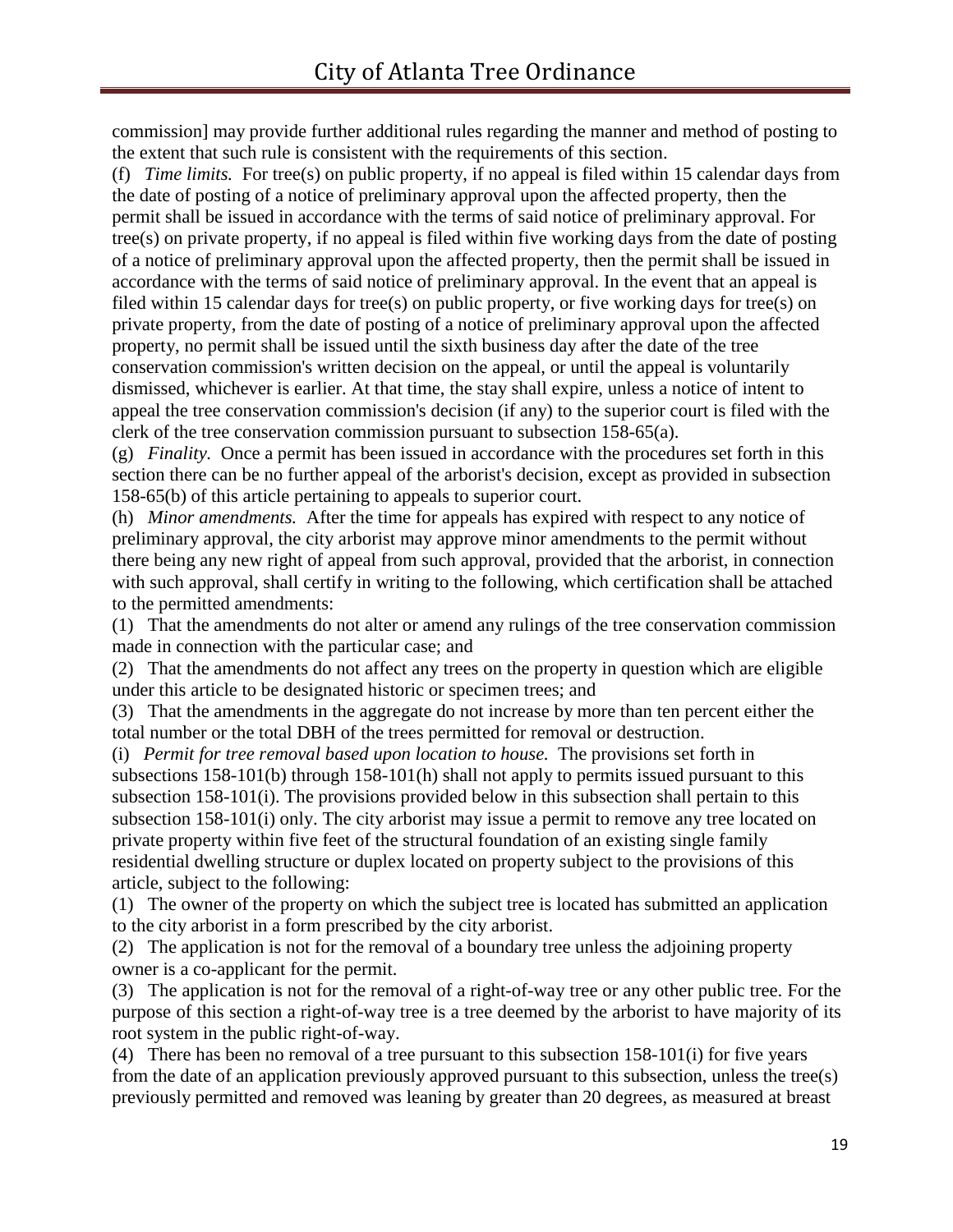height of the tree, toward an existing single family residential dwelling structure or duplex located on the subject property. The five year time period between a previously approved application and a new application shall apply to the property and shall not be affected by any change of ownership or reconfiguration of the property boundaries. Any property which is combined with any part of any other property which has already removed a tree pursuant to this subsection within the five-year time period shall not be eligible for removal under this subsection. In the event that a lot with reconfigured property lines has received more than one approval under this subsection, the latest approved application shall be considered for deciding when a new application may be received.

(5) No lot of record which is not developed with a single family residential structure or duplex within its property lines shall be granted a permit to remove a tree pursuant to this subsection regardless of whether the zoning of the property will only allow the development of single family residences or duplexes on the property.

(6) When determining the distance of the tree from the structure, the tree shall be measured at the base of the tree, where the trunk of the tree meets the ground, on the side of the tree that is closest to the structure at issue.

(7) When determining the location of the foundation of the structure at issue, any portion of the structure constructed on piers or pilings shall not be deemed to be part of the foundation.

(8) No posting of the property is required prior to the issuance of a permit.

(9) Only the property owner shall have appeal rights associated with the permit. such appeal rights shall be as set forth in section 158-65 of this article.

(10) Where a permit is issued, the property owner shall not be required to replace the tree or pay recompense, except that where removal of the tree will result in the loss of ten percent or more of the tree canopy on the subject property, as determined by the city arborist, issuance of the permit shall be contingent upon the property owner's planting a replacement tree(s) on the subject property pursuant to the criteria set forth in this article.

(11) Where a tree is removed without a permit, recompense and fines shall be calculated and owed as prescribed throughout the tree protection ordinance, even if the property would have been eligible for a tree removal permit pursuant to this subsection 158-101(i).

(12) The city arborist shall not issue a permit if the tree at issue is located on property that was the subject of a violation of the tree protection ordinance within one year of the filing of the permit application.

(j) *Permit for tree removal based upon compliance with federal consent decrees.* The provisions set forth in subsections 158-101(b) through 158-101(i) shall not apply to permits issued pursuant to this subsection 158-101(j). The provisions provided below in this subsection shall pertain to this subsection 158-101(j) only.

(1) The city arborist in the department of planning and community development may issue a permit to the department of watershed management to remove, destroy, or injure any private property tree, including without limitation trees located on city easements over private property, when such removal, destruction, or injury is performed as a result of the City of Atlanta's compliance with the CSO Consent Decree entered in Civil Action No. 1:95-CV-2550-TWT (U.S. District Court, Northern District of Georgia), and/or with the First Amended Consent Decree entered in Civil Action No. 1:98-CV-1956-TWT (U.S. District Court, Northern District of Georgia) (for purposes of this subsection (j), collectively the "decrees" or the "consent decrees"), provided that the following requirements are met: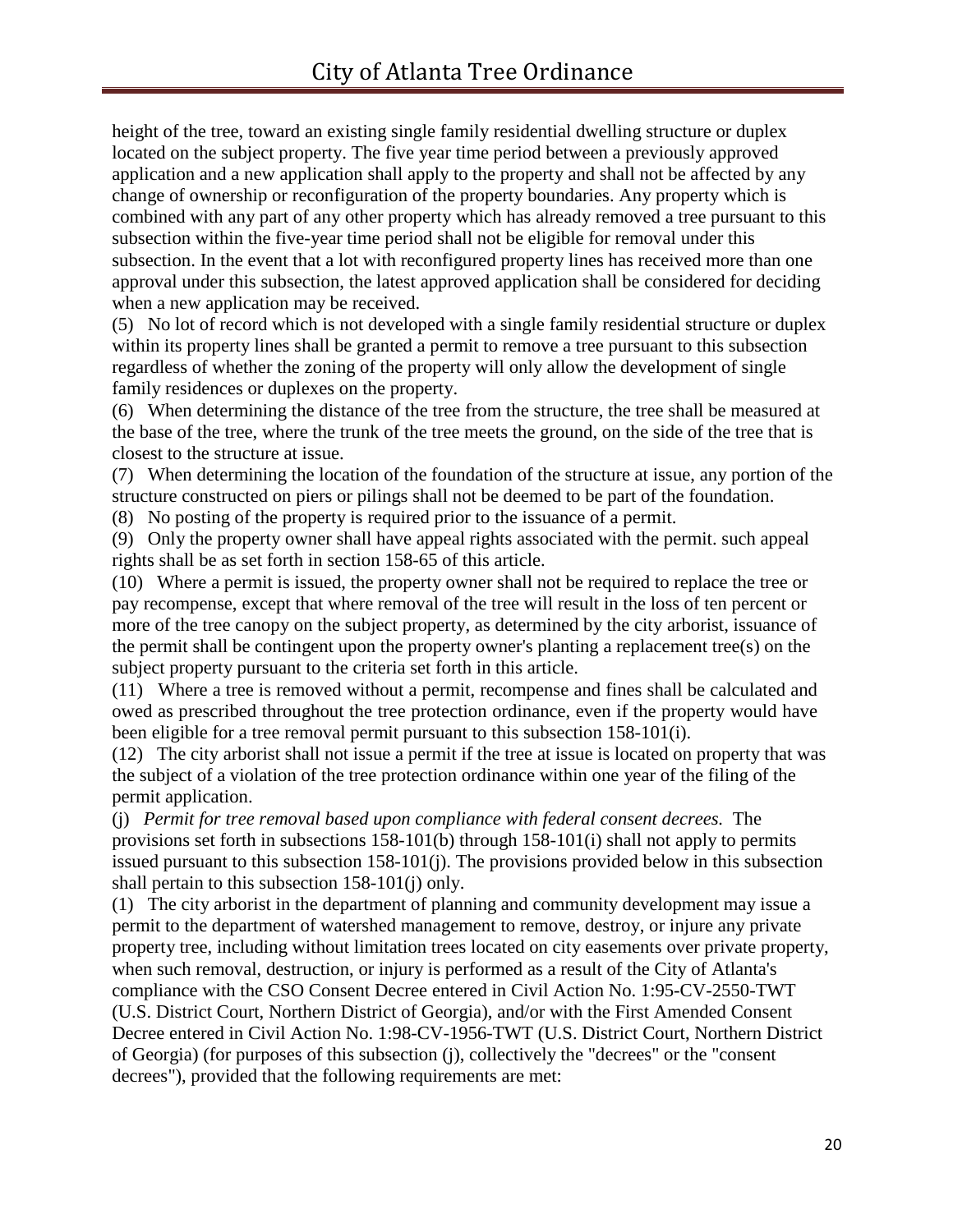a. The city's department of watershed management has submitted an application to the city arborist in the department of planning and community development in a form prescribed by said city arborist.

b. For trees located within a city easement that are not boundary trees, the department of watershed management may destroy, remove and/or injure trees as prescribed in section 158-  $103(c)(6)$  of this tree protection ordinance, except that the number of trees to be destroyed, removed and/or injured may be determined by acre rather than by tree per tree or sampling techniques, and except that specimen trees need not be identified. A maximum shall be set on recompense at \$5,000.00 per acre, prorated. A site plan drawn to scale shall be required for these trees showing locations impacted by acre, but not showing individually impacted trees. No survey shall be required. For purposes of this section 158-101(j), the city shall be deemed to have an easement on land above city sewer lines.

c. The department of watershed management shall submit a site plan that meets the standards set forth in 158-105 of the tree protection ordinance for: 1) destruction or removal of or injury to a boundary tree located on a city easement whose subject boundary abuts private property or public property; or 2) destruction or removal of or injury to a boundary tree whose structural root plate extends from private property or public property into the city easement; and 3) destruction or removal of or injury to all other private property trees. This site plan must include each tree's critical root zone, structural root plate, whether it's a boundary tree, silvicultural prescriptions to be used if applicable, and the construction methodology to be utilized by location. It shall also provide a calculation of the percentage of impact on each tree that is not removed. A survey shall be required showing all impacted trees falling within this category, though the survey may be performed by GPS coordinates, via a sketch describing each tree and showing its DBH. The sketch need not be performed by a registered surveyor or landscape architect. The application shall include recompense calculations, and proposed plantings of new trees. The city shall give recompense credit to the department of watershed management for newly planted trees only if the replanting requirements set forth in the tree protection ordinance are met (other than those requirements set forth in subsections  $158-101(b)$  through  $158-101(i)$ , but shall not give any recompense credit for new trees planted within the city's easement. The department of watershed management shall not be required to replant trees within a city easement.

d. Except for trees located within a city easement that are not boundary trees, the department of watershed management's site plan must designate all specimen trees. The department of planning and community development's city arborist may discuss with the department of watershed management alternative routes for the work to be performed that may allow the specimen tree to survive, though the city arborist may not deny the removal/destruction application in the event that the department of watershed management does not agree upon an alternative route.

e. In the event that a public property tree, as defined in section 158-26 above, is located in part on a city easement or other private property, the permitting decision shall be made by the city arborist in the department of parks, recreation and cultural affairs.

(2) The city arborist in the department of parks, recreation, and cultural affairs may issue a permit to the department of watershed management to remove, destroy, and/or injure any public property tree, including without limitation trees located on city parks, streets, sidewalks, and other property owned by the City of Atlanta, when such removal, destruction, or injury is performed as a result of the City of Atlanta's compliance with the consent decrees, provided that the following requirements are met: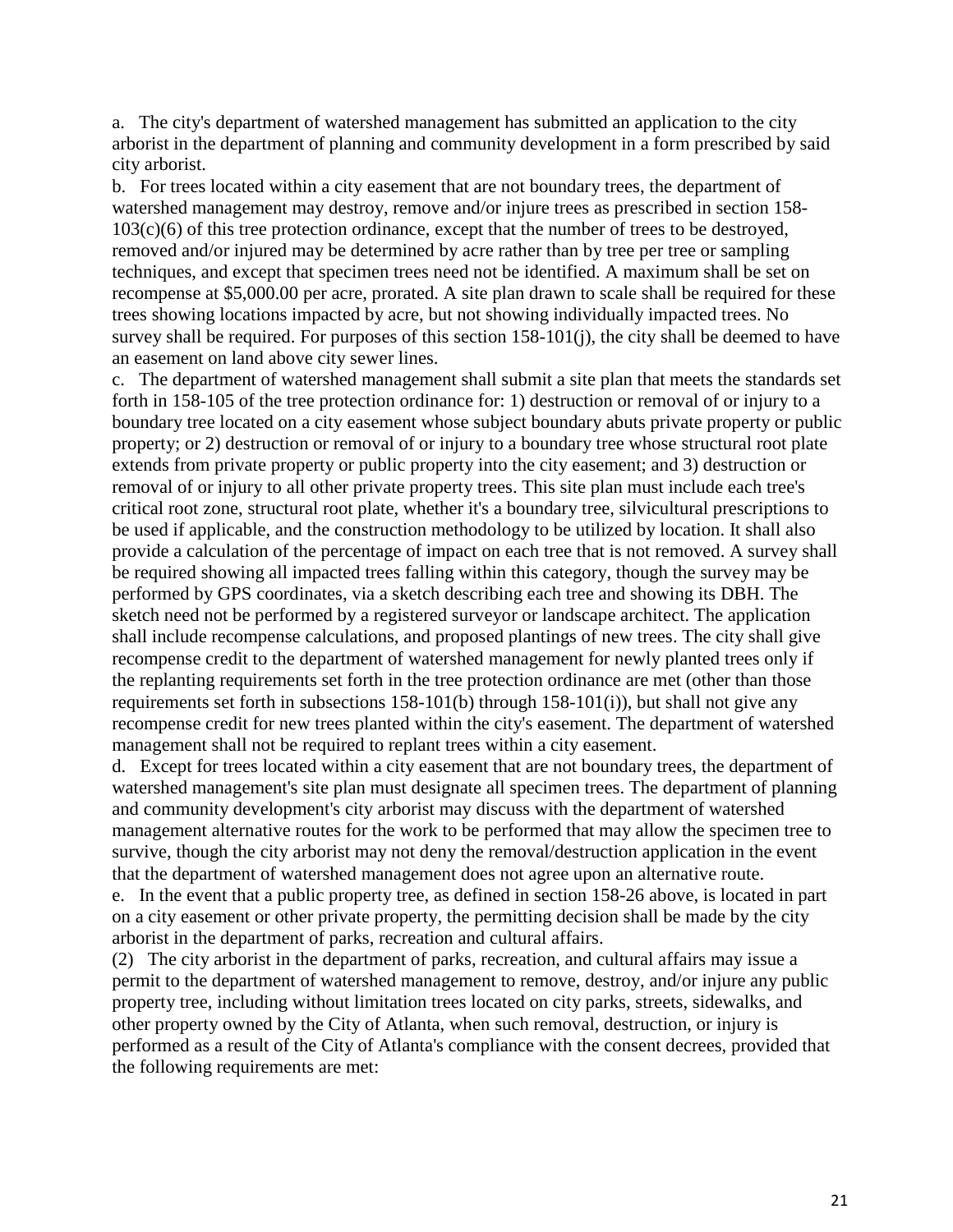a. The city's department of watershed management has submitted an application to the city arborist in the department of parks, recreation, and cultural affairs in a form prescribed by said city arborist, provided that applications may be made by projects, as defined in the consent decrees. Applications may be made on a quarterly basis provided that the application for each tree to be removed is submitted and approved prior to the tree's removal.

b. For destruction or removal of or injury to a public property tree, the department of watershed management shall submit a site plan drawn to scale that meets the standards set forth in 158-105 of the tree protection ordinance. This site plan must include each tree's critical root zone, structural root plate, size, species, silvicultural prescriptions to be used if applicable, and the construction methodology to be utilized by location. It shall also provide a calculation of the percentage of impact on each tree that is not removed. A survey shall be required showing all impacted trees falling within this category, though the survey may be performed by GPS coordinates, via a sketch describing each tree and showing its DBH. The sketch need not be performed by a registered surveyor or landscape architect. The application shall include tree DBH inches removed, and proposed plantings of new trees.

c. The department of watershed management's site plan for public property trees must designate all specimen trees. The office of parks' city arborist may discuss with the department of watershed management alternative routes for the work to be performed that may allow the specimen tree to survive, though the city arborist may not deny the removal/destruction application in the event that the department of watershed management does not agree upon an alternative route.

d. In the event that a private property tree, as defined in section 158-26 above, is located in part on city-owned property, the permitting decision shall be made by the city arborist in the department of planning and community development.

e. The department of watershed management must replace all public property trees that it destroys, removes, or injures on public property owned by the City of Atlanta, such that the DBH of the replacement trees is equal to or greater than the cumulative DBH of the trees removed, destroyed, and/or injured. The city shall give credit to the department of watershed management for newly planted trees only if the replanting requirements set forth in the tree protection ordinance are met (other than those requirements set forth in subsections 158-101(b) through 158-101(i)), with the following exceptions:

i. The replacement trees need not be located within the same NPU district or within one mile of the NPU boundary from which the tree was removed, destroyed or injured, as prescribed by section 158-103. For purposes of this section, the city arborist shall consider the entire city for purposes of eligible areas for replanting.

ii. The city arborist in the department of parks, recreation, and cultural affairs need not approve a tree replacement plan prior to issuing a tree removal permit, provided that:

(a) The commissioner of the department of watershed management or her/his designee, working in good faith cooperation with the director of the office of parks or her/his designee, is unable to identify locations in which to plant the requisite number of replacement trees at the time of granting the tree removal permit.

(b) The director of the office of parks, or her/his designee, calculates the number of caliper inches of trees that must be replanted in order to satisfy the tree protection ordinance's inch per inch replacement requirement. S/he shall communicate that number in writing to the commissioner of the department of watershed management or her/his designee.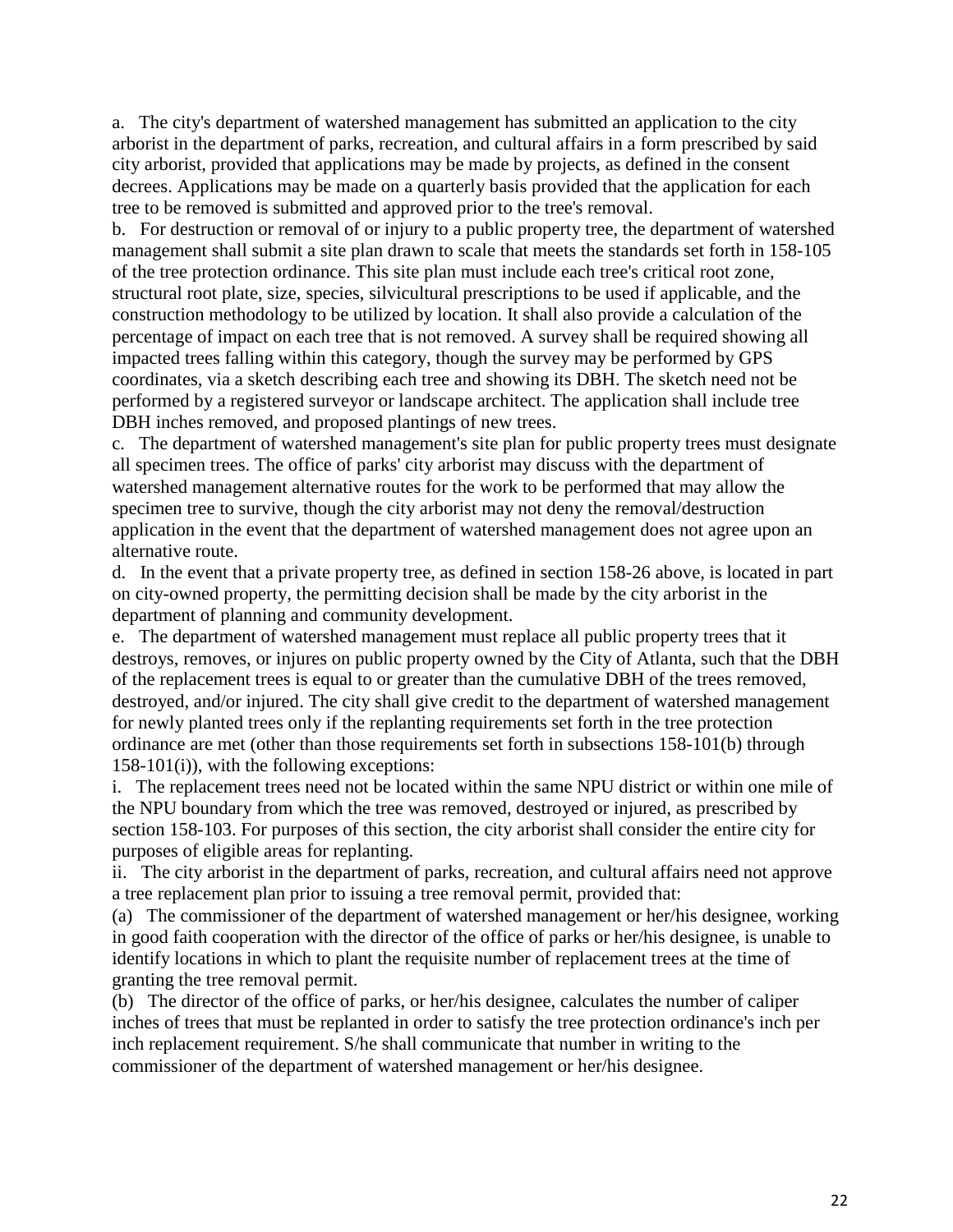(c) The department of watershed management agrees to plant, at its own expense, the requisite number of trees, as calculated by caliper inch, within the time frame described in the immediately following subsection (d). It shall be the responsibility of the department of watershed management to identify potential sites for replanting, but upon request, the director of the office of parks, or her/his designee, shall make a good faith attempt to assist the department of watershed management with this task. The exact location of the replacement trees, the type of trees, and the size of each tree must be approved by the director of the office of parks or her/his designee prior to the trees being planted. The director of the office of parks shall forward this replanting information to the impacted councilmember for review. The department of watershed management shall guarantee the life of each replacement tree for two years from the time of planting.

(d) The commissioner of the department of watershed management and the commissioner of the department of parks, recreation, and cultural affairs enter a letter of understanding that accompanies each decree tree removal permit (as defined below). The letter of understanding must set forth those replacement inches for which locations have already been identified, and additionally the number of caliper inches that the department of watershed management must and agrees to plant by a date certain but for which locations have not yet been located. The date certain shall be no greater than one year after the effective date of the decree tree removal permit, except that under extenuating circumstances, the commissioner or her/his designee may approve an extension. The letter of understanding shall also include the requirements set forth in subsection (c) immediately preceding this subsection (d).

(e) The department of watershed management prepares an annual report showing, for each project for which a letter of understanding was executed, the number of trees planted, the size by caliper inch of each tree planted, the type of each tree planted, the approximate date of planting, and the remaining balance of trees for each application. This report shall be submitted to the director of the office of parks by no later than May 1 of each year.

iii. The city arborist need not require the replacement trees to meet the descriptions set forth in section 158-103, but rather may give replacement tree credit as follows:

(a) For replacement trees that meet the requirements of section 158-103, the replacement credit shall be the DBH of the replacement tree.

(b) The department of watershed management may plant understory trees on public property for the purpose of restoring stream banks or other environmentally sensitive areas. The replacement credit shall be the DBH of the replacement tree.

(c) The department of watershed management may be given replacement credit for planting a live stake on public property for the purpose of stream bank erosion control, stream bank stabilization, or stream or wetland restoration. The replacement credit shall be the DBH of the live stake, except that a live stake with a DBH that is less than one caliper inch shall be credited as one caliper inch.

(d) The department of watershed management may be given replacement credit for removal of invasive species from trees on public property where the species threatens the life of the tree. The replacement credit shall be the DBH of the tree saved.

(3) The following provisions shall apply to the issuance of tree removal permits by the city arborist in the department of planning and community development and in the department of parks, recreation, and cultural affairs, where the removal or destruction of a tree is performed as a result of City of Atlanta compliance with the consent decrees ("decree tree removal permit"):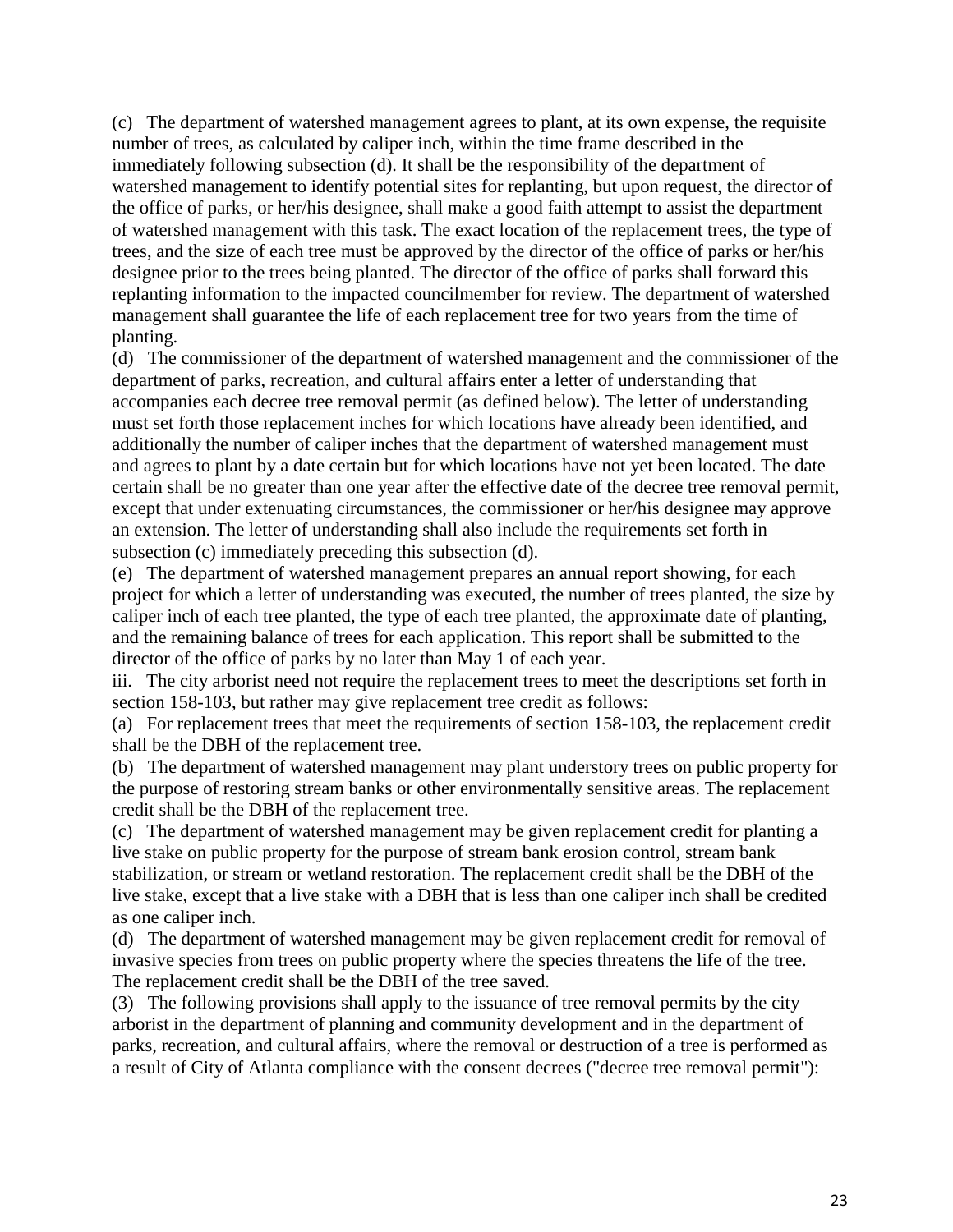a. Sections  $158-101(i)(1)$  and (2) above notwithstanding, no city arborist shall require the department of watershed management, as part of its decree tree removal permit application, to produce evidence of consent by a private property owner regarding removal or destruction of a tree that impacts said private property owner's property. Impact of tree removal from privately owned property will be addressed directly by the department of watershed management.

b. No posting of the property is required prior to the issuance of a decree tree removal permit. c. There is no appeal right associated with a decree tree removal permit. The tree conservation commission shall not have the authority to hear or in any other way consider an appeal regarding the granting or denial of such permit.

d. The department of watershed management may not remove, destroy, or injure any private property tree or public property tree in order to comply with the consent decrees prior to being issued a decree tree removal permit by the city arborist in the department of planning and community development, or in the department of parks, recreation, and cultural affairs respectively.

e. Where a tree is removed, destroyed, or injured without a decree tree removal permit during work related to the decrees, the department of watershed management must report the removal, destruction, or injury to a city arborist by the close of the following business day. In such instance, the appropriate city arborist shall calculate the recompense due and/or tree replacement required. Where a city arborist learns of a decree-related tree removal or destruction caused and not timely reported by the department of watershed management or its contractor/subcontractor, the appropriate city arborist shall issue penalties pursuant to section 158-34 above, and shall also require that recompense be paid and/or replacement be performed.

(Code 1977, § 10-2037(a)--(c); Ord. No. 2000-4, 1-27-00; Ord. No. 2000-21, §§ III, IV, 4-12-00; Ord. No. 2000-26, § IV, V, 5-23-00; Ord. No. 2001-102, § 2, 12-11-01; Ord. No. 2003-03, §§ 1, 2, 1-13-03; Ord. No. 2006-04, § 4, 2-14-06; Ord. No. 2007-32(07-O-0362), §§ 9--11, 19, 6-12- 07; Ord. No. 2007-38(07-O-1101), § 1, 6-26-07; Ord. No. 2008-25(08-O-0486), § 2, 4-28-08; Ord. No. 2009-13 (09-O-0399), § 2, 3-24-09)

## <span id="page-23-0"></span>**Sec. 158-102. Criteria for removal, destruction or injury.**

(a) No permit shall be issued for the removal, destruction, or injury of any living and nonhazardous tree unless:

(1) A tree replacement plan meeting the requirements of section 158-103 has been approved;

- (2) All other requirements of this article are met; and
- (3) One of the following conditions exists:

a. The tree is located within the buildable area of the lot and the applicant has been granted a building, landscaping, or other permit to make improvements otherwise permissible under all applicable ordinances of the city;

b. The tree is located in that portion of the setback or required yard area of the lot that must be used for vehicular ingress and egress or for the installation of utilities that cannot be accomplished in a manner allowing preservation of the tree;

c. The tree is diseased or injured to the extent that death is imminent within two years, or is in imminent danger of falling, or is so close to existing or proposed buildings so as to endanger them, or physically interferes with utility services in a manner that cannot be corrected by anything less than destruction or removal of the tree, or creates unsafe vehicular visual clearance, or is otherwise deemed a hazard by the city arborist or city forester;

d. The tree removal qualifies for a permit pursuant to section 158-101(i) or section 158-101(j).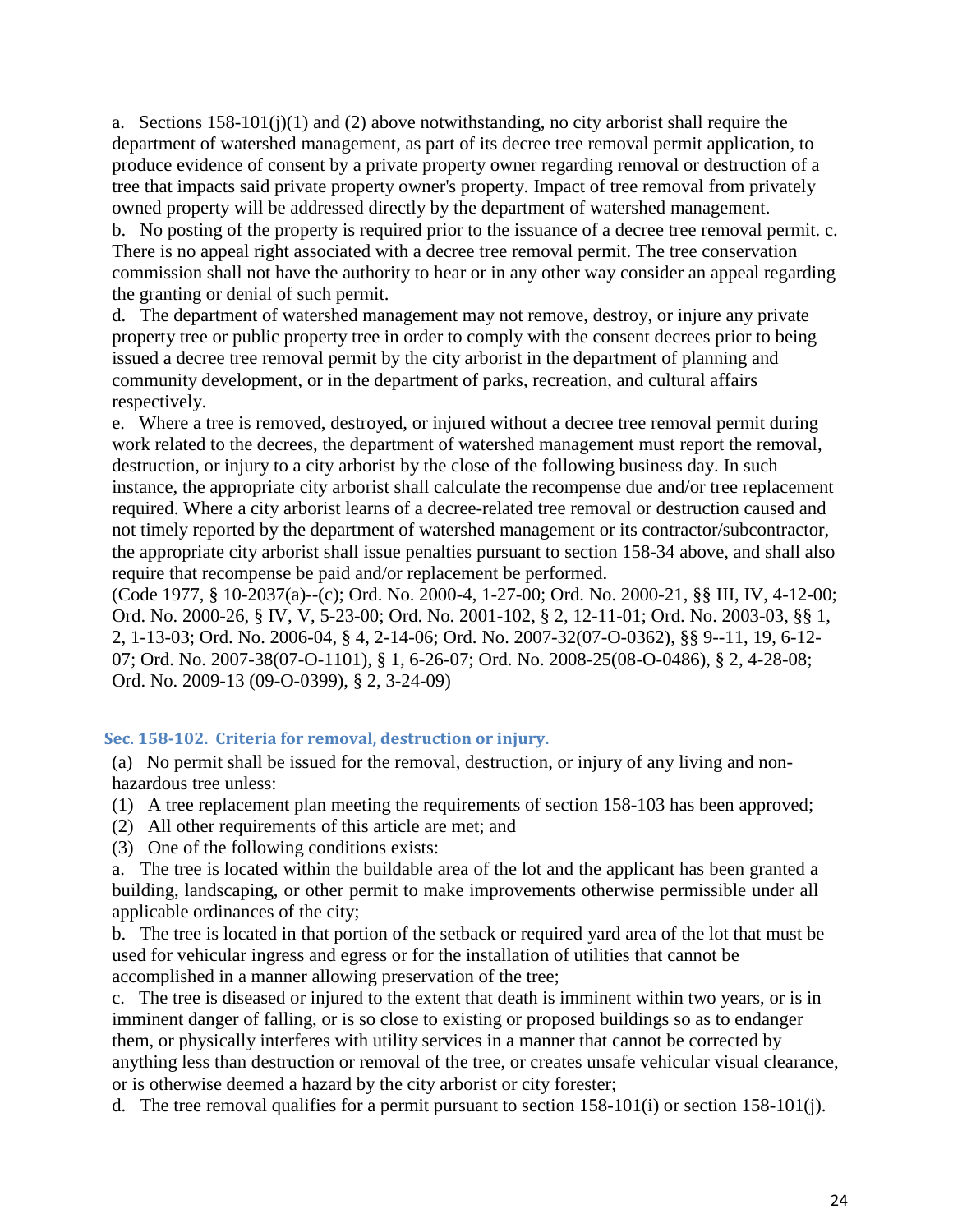(b) The following species of trees, if 12 inches or smaller DBH and located on private property, are exempt from the posting, replacement, and recompense portions of this article, and from section 158-102(a)(3) of this article whereby a property owner may remove the tree located on her/his property without posting, replacing the tree or paying recompense: Mimosa - Albizia julibrissin; Tree of heaven - Ailanthus altissima; White mulberry - Morus alba; Paper mulberry - Broussonetia papyrifera; Chinaberry - Melia azederach; Princess tree - Paulownia tomentosa; Carolina cherry laurel - Prunus caroliniana; Bradford Pear - Pyrus calleryana; Leyland cypress -x Cupressocyparis leylandii. Where such species of tree is larger than 12 inches DBH and located on private property, the property owner need not post the tree, and need only replace the tree or pay recompense if the tree cover on the lot from which the tree is removed is less than the minimum tree cover per zoning district, as set forth in section 158-103(g). Removal of trees of one of the above-listed species, where the tree is six inches DBH or larger, requires the homeowner to apply for and receive a permit from the office of buildings, and said application must include:

- (1) At least two pictures of the tree at issue that identify the species of tree; and
- (2) A site plan showing the appropriate zoning information of the property; and
- (3) A tree survey including but not limited to location, quantity, types and DBH, prepared by ISA certified arborists or landscape architects.

(Code 1977, § 10-2037(d); Ord. No. 2001-102, § 2, 12-11-01; Ord. No. 2003-03, §§ 1, 2, 1-13- 03; Ord. No. 2006-04, § 1, 2-14-06; Ord. No. 2007-32(07-O-0362), §§ 10, 18, 6-12-07; Ord. No. 2009-13 (09-O-0399), § 3, 3-24-09)

## <span id="page-24-0"></span>**Sec. 158-103. Standards for tree replacement and afforestation.**

(a) *Minimal impact on trees; replacement trees.* Each applicant for apermit to remove, destroy or injure trees shall, to the maximum extent feasible, minimize the impact on the trees on the site. The applicant shall plant replacement trees on site that equal the total number of trees being removed, destroyed, or injured, provided that where the removed, destroyed or injured trees were located on public property, the cumulative DBH of the replacement trees shall be equal to or greater than the cumulative DBH of the trees removed, destroyed and/or injured. Where construction of improvements or existing dense tree cover precludes the planting of the total number of replacement trees required on the site, the city arborist may approve a plan which results in the planting of the number of trees on the site which can reasonably be expected to be accommodated in a manner which will allow mature growth of the replacement trees. The remainder of the total number of trees may be planted in a local park, on public lands, or along right-of-ways, subject to approval of the City of Atlanta Parks Department, provided such plantings are within the same NPU district or within one mile of the NPU boundary. (1) Where appropriate site conditions exist, replacement trees shall be overstory or mid-canopy species. Understory trees shall be permitted where site conditions do not allow the planting of

overstory or mid-canopy trees. Overstory trees shall be planted at a minimum 35 feet on center. Mid-canopy trees shall be planted at a minimum 25 feet on center. Understory trees shall be planted at a minimum 15 feet on center. Certain columnar species used primarily for screening may be accepted for partial recompense in accord with the planting distance established for understory trees.

(2) The following species of trees may not be used as replacement trees: Mimosa - Albizia julibrissin; Tree of heaven - Ailanthus altissima; White mulberry - Morus alba; Paper mulberry - Broussonetia papyrifera; Chinaberry - Melia azederach; Princess tree - Paulownia tomentosa;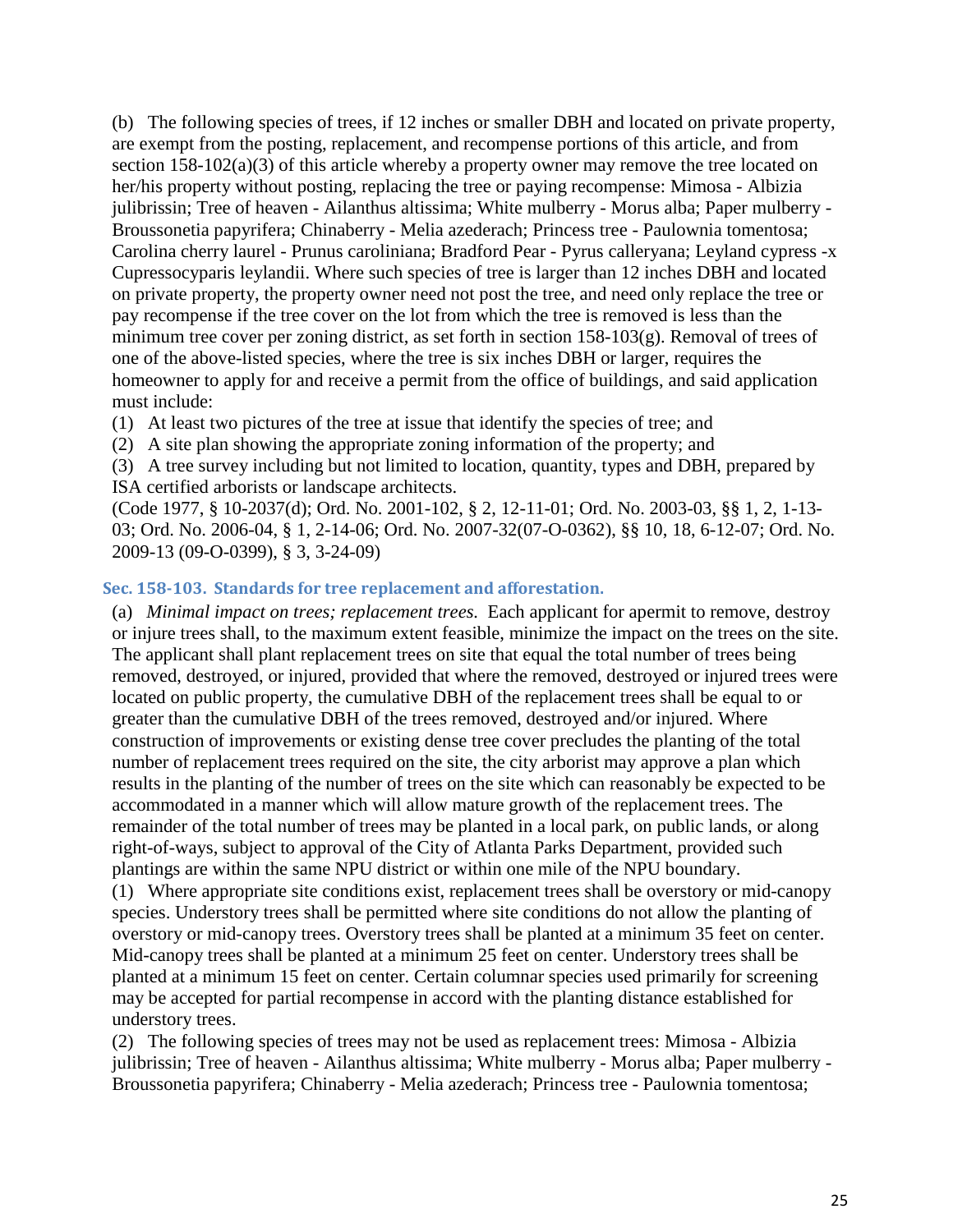Carolina cherry laurel - Prunus caroliniana; Bradford Pear - Pyrus calleryana; Leyland cypress -x Cupressocyparis leylandii. In addition, no recompense credit shall be provided for the planting of said species of trees.

(b) *Recompense.* The difference between the number of trees removed, destroyed or injured (Nrem) and the number of trees replaced (Nrep) on a site times the established recompense value shall be calculated as partial recompense to the tree trust fund. In addition, the difference between the total diameter at breast height of the trees removed or destroyed (TDBHrem) and the total caliper inches of the trees replaced on site (TCIrep), as indicated on the approved tree replacement plan, shall be calculated as partial recompense to the tree trust fund. Total recompense(R) shall be calculated according to the formula

 $R = $100.00$  (Nrem - Nrep) + \$30.00 (TDBHrem - TCIrep),  $C \ge 0$ 

(c) *Limits and adjustments.*

(1) For recompense purposes of this section, all trees except pines with a minimum DBH of six inches shall be included in the formula. Pines with a minimum DBH of 12 inches shall be included in the formula.

(2) For new subdivisions, new lots of record, and vacant lots, a maximum shall be set on recompense at a pro rated per acre basis by zoning classification as tabulated below, provided that no less than the specified minimum of existing trees, by total DBH inches, are retained on a site. Credit based on the established recompense value formula will be given for trees planted. This credit may be subtracted from maximum recompense per acre, provided trees are spaced at no more than one tree per 400 square feet.

|  | Table 158-103 |
|--|---------------|
|--|---------------|

| Zoning                                                                                                        | Minimum Trees<br>Retained<br>(Total DBH Inches)       | Maximum<br>Recompense<br>Per Acre                     |
|---------------------------------------------------------------------------------------------------------------|-------------------------------------------------------|-------------------------------------------------------|
| $R-1$                                                                                                         | 45%                                                   | \$10,000.00                                           |
| $R-2$                                                                                                         | 40%                                                   | \$10,000.00                                           |
| $R-2A$                                                                                                        | 40%                                                   | \$7,500.00                                            |
| $R-3$ , $R-3A$                                                                                                | 35%                                                   | \$7,500.00                                            |
| R-4, R-4A, R-G, R-LC                                                                                          | 30%                                                   | \$5,000.00                                            |
| RG-4, RG-5                                                                                                    | 10%/20%*                                              | \$10,000.00                                           |
| $R-4B$                                                                                                        | 10%/20%*                                              | \$5,000.00                                            |
| $R-5$                                                                                                         | 10%/30%*                                              | \$5,000.00                                            |
| O & I, C (1-5), I (1&2)                                                                                       | 10%                                                   | \$10,000.00                                           |
| PD, PD-H, PD-MU, PD-OC, PD-BP, SPI<br>Districts, Landmark Districts, and other<br>special zoning categories** | Treat according to<br>underlying zoning<br>categories | Treat according to<br>underlying zoning<br>categories |

TABLE INSET: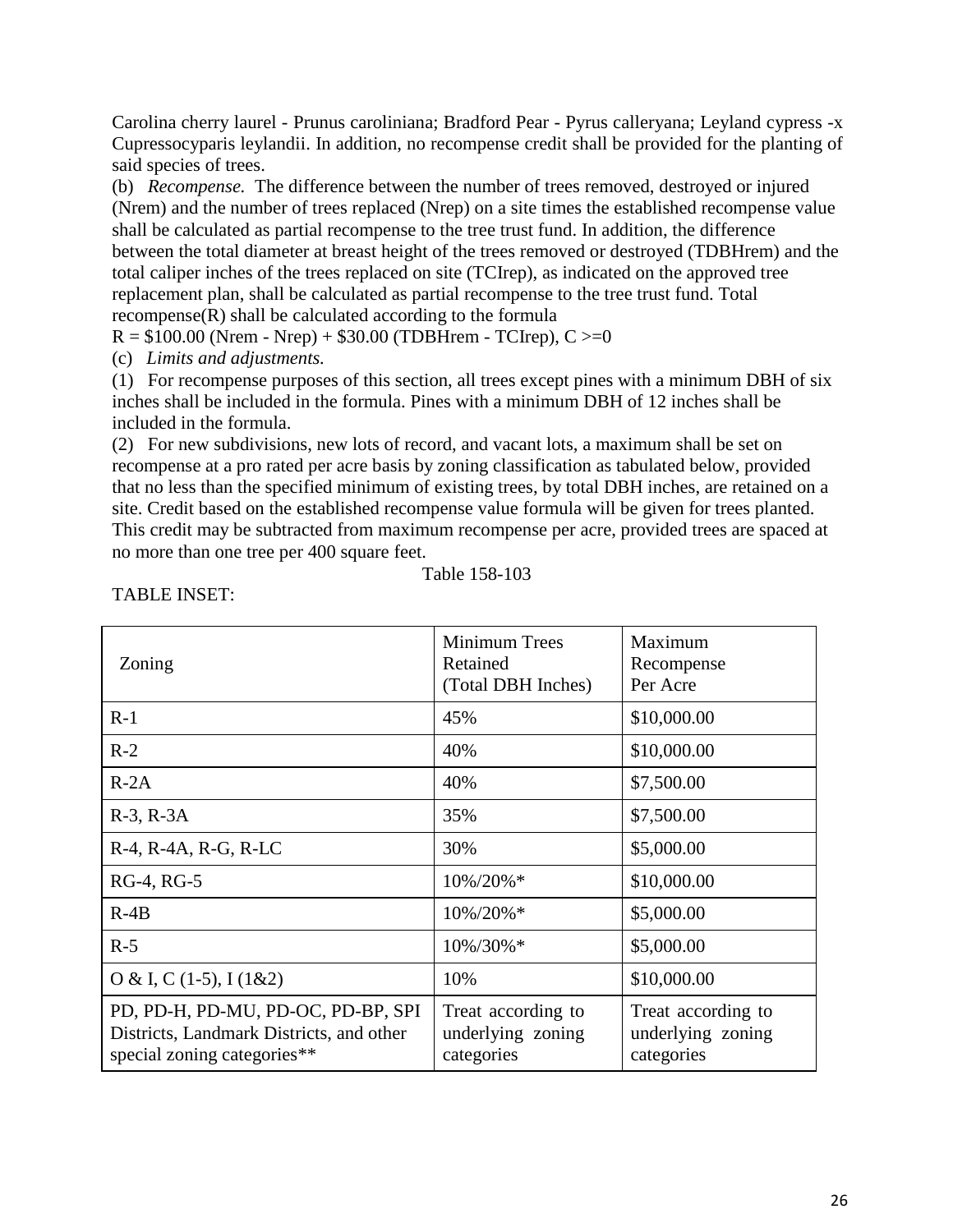\*Vacant lots shall be based upon the lower Minimum Trees Retained total DBH inches, new subdivisions and new lots of record shall be based upon the higher Minimum Trees Retained total DBH inches.

\*\*Where an underlying zoning category does not apply, the Minimum Trees Retained (MTR) for planned developments shall be derived by multiplying the required percentage of the site required to be retained in pervious area by a factor of .60 which will establish the Minimum Trees Retained percentage (MTR%). This amount shall be calculated according to the formula: Required Pervious Area  $(K)$  x .60 = MTR%

Maximum Recompense Per Acre = \$10,000.00

(3) Provided that no less then the specified minimum of existing trees, by total DBH, are retained on a site in accordance with Table 158-103 then the maximum recompense per acre may be further reduced by the replanting of new trees. Adjusted maximum recompense per acre (AMRPA) shall be calculated according to the formula:

Reduction from MRPA =  $$100.00$  (Nrep) +  $$30.00$  (TCIrep)

AMRPA = MRPA - Reduction from MRPA

(4) For sales housing units which have a pro-forma sales price equal to or less than 1.5 times median family income as defined by the United States Department of Housing and Urban Development, the percent of minimum trees retained may be reduced to 50 percent of the above percentage values in order to qualify for maximum recompense per acre.

(5) For sales housing units which have a pro-forma sales price greater than one and one-half times median family income but not exceeding two and one-half times median family income as defined by the United States Department of Housing and Urban Development, the percent of minimum trees retained may be reduced to 75 percent of the above percentage values in order to qualify for maximum recompense per acre.

(6) For trees removed in the required construction of streets and related infrastructure in new subdivisions or other planned developments, a maximum shall be set on recompense at \$5,000.00 per acre, pro rated. Credit based on the established recompense value formula shall be given for trees planted. This credit may be subtracted from maximum recompense per acre, provided trees are spaced at no more than one tree per 400 square feet. For infrastructure development that requires disturbance of one acre or more, a recognized sampling technique performed and certified by a registered forester may be substituted for an actual count of the trees to be removed. All specimen trees must be identified by species and location regardless of the counting procedure adopted.

(7) Conservation easements [and fee simple donations] (section 158-32) that result in the preservation of wooded lands, or newly created wooded parkland afforested to 100 inches DBH per acre, and that are perpetual in duration shall receive a credit of \$20,000.00 per acre, pro rated, against recompense fees. Natural water detention areas established in lieu of the construction of detention ponds shall qualify as conservation easements if so deeded as a conservation easement. In addition, a fee simple donation of land that is afforested to 100 inches DBH per acre, and that is accepted by the city, will receive a credit of \$20,000.00 per acre, pro rated, against recompense fees, but only if the city dedicates the land for a use that will preserve the land in its natural scenic landscape or in a forest use.

(8) For rental housing units that have at least 20 percent of the total number of residential units constructed being within the ability to pay of those households whose annual incomes do not exceed 60 percent of the median family income for the Atlanta metropolitan statistical area, the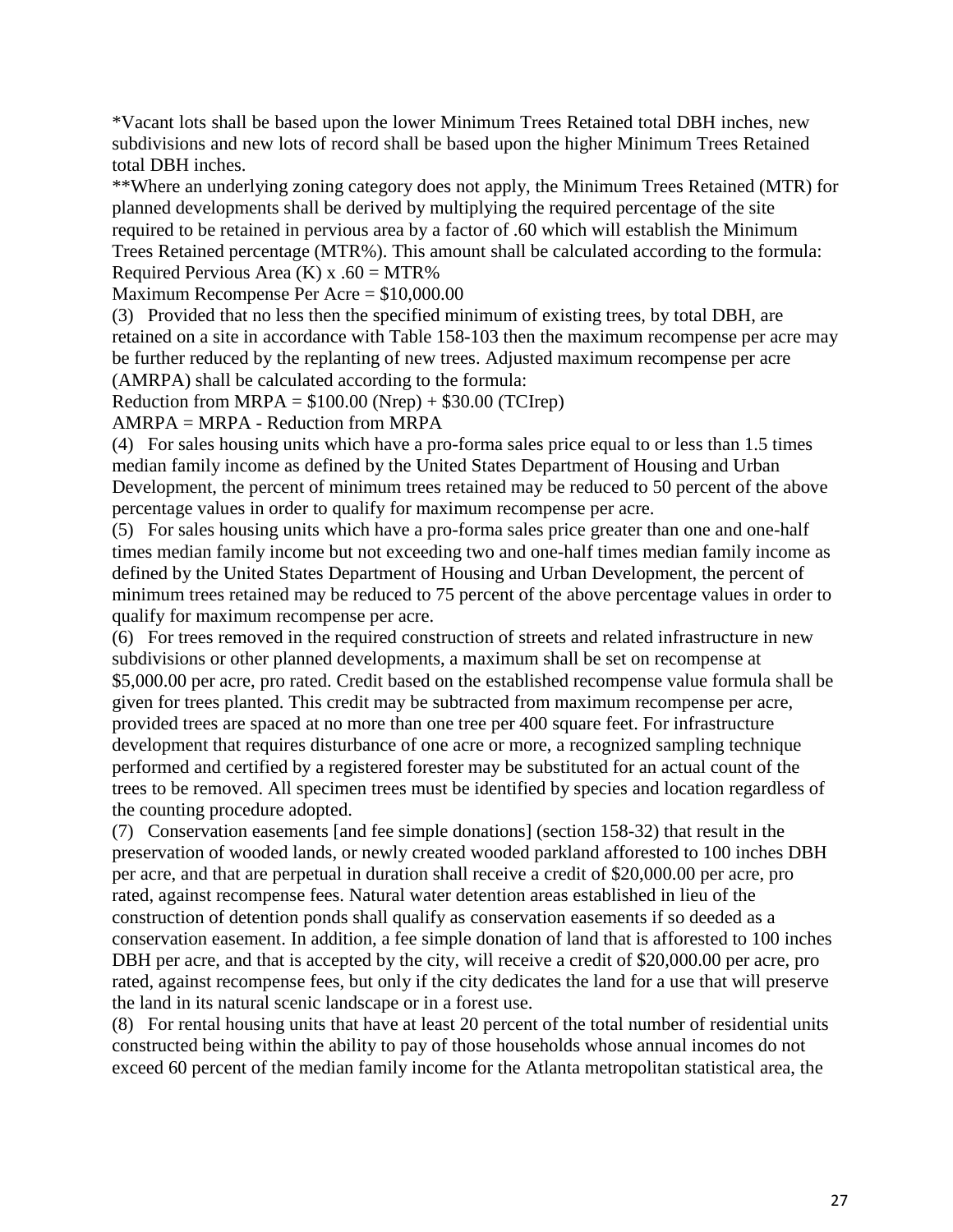percent of minimum trees retained may be reduced to 50 percent of the above percentage values in order to qualify for maximum recompense per acre.

(d) An impacted tree will not be considered destroyed and will not be charged recompense only if all the following are met:

(1) Tree save fencing is established and maintained to protect at least 67 percent of the root save area, and the structural root plate is not disturbed.

(2) An ISA certified arborist or registered forester is retained to prescribe and monitor the implementation of measures to maximize the survival and protection of the tree, including but not limited to root pruning, canopy pruning, mulching, watering, fertilization, and enhanced protective fencing.

(3) The prescription of the retained arborist is approved by the city arborist or city forester in advance of construction.

(4) A report on the effectiveness of the prescribed measures is submitted by the retained arborist to the city arborist or city forester prior to issuance of a certificate of occupancy.

(e) A lost tree shall be charged recompense regardless of whether or not it is removed from the site.

(f) The city arborist shall prepare a quarterly report to be presented to the tree conservation commission. The report shall include the total number and DBH of trees removed and/or the total number and DBH of trees replanted during the preceding quarter in each of the following categories: maximum recompense per acre, dead/dying/diseased/hazardous removal, landscaping permit, silvicultural removal, buildable area removal, parking lots, illegal removal, off-site planting, or any other permit or penalty category not listed. The report shall also include acreage, total number of trees and total DBH for any newly created conservation easements or newly created parklands.

(g) *Minimum tree cover.* In any request for a permit for construction in which no trees are proposed to be removed, or in cases where trees are being removed but the total tree cover on the lot is less than the minimum tree cover per zoning district, the city arborist shall require an afforestation standard such that the minimum tree cover per zoning district is satisfied, provided that all such trees so planted can reasonably be expected to be accommodated in a manner which will allow mature growth of the new trees.

Tree replacements per zoning district and the minimum required tree coverage (TDBH + TCI) on a site, regardless of any loss of trees, are as follows:

R-5, R-4-A and R-4-B districts: 35 inches per acre

R-3, R-3-A and R-4 districts: 40 inches per acre

R-2 and R-2-A districts: 100 inches per acre

R-1 districts: 150 inches per acre

RG, PD and all other districts: 90 inches per acre

Replacement trees shall be a minimum of two and one-half inches in caliper. Regardless of caliper or diameter at breast height, replacement trees shall not subsequently be removed or destroyed without a permit from the city arborist.

(h) *Planting priority.* The location of tree plantings required by this section normally shall be prioritized as follows:

(1) Heat islands. Streets and other external heat islands shall be shaded by new or existing trees at a spacing not to exceed 35 feet on center on average, with a minimum of two trees per lot when feasible. Street trees shall be planted as close to the street as is practicable. Internal heat islands shall be shaded at a minimum rate of one tree per 750 square feet of heat island area.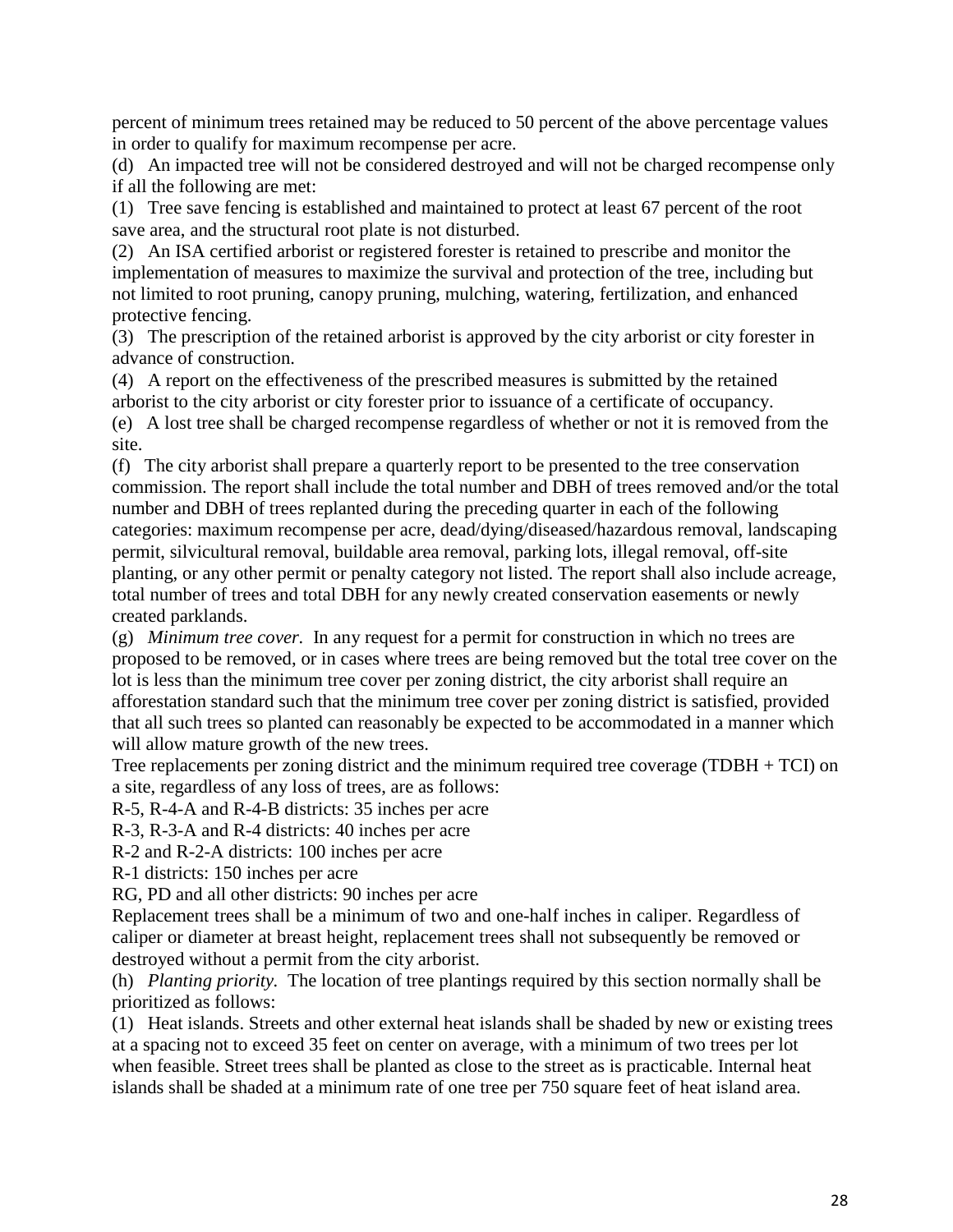(2) Soil stabilization. Replacement trees shall next be planted on steep slopes and other erodible areas and on the banks of wetlands and waterways.

(3) Following satisfaction of priorities (1) and (2), the applicant shall have discretion to satisfy additional tree planting requirements either by planting on the subject site, on another location approved by the city arborist, or by contributing the appropriate amount to the tree trust fund. (Code 1977, § 10-2037(e); Ord. No. 2001-102, § 2, 12-11-01; Ord. No. 2003-03, §§ 1, 2, 1-13- 03; Ord. No. 2004-02, 1-12-04; Ord. No. 2006-04, §§ 2, 6, 2-14-06; Ord. No. 2007-32(07-O-0362), §§ 9, 10, 12, 6-12-07)

## <span id="page-28-0"></span>**Sec. 158-104. Protection of trees.**

(a) The city arborist shall require that improvements be located so as to result the protection of the trees on the site. It is the specific intent of this section to require that damage to trees located within the setback and required yard areas and to trees located on abutting properties owned by others be minimized to the greatest degree possible under the particular circumstances, as determined by the city arborist according to the following guidelines:

(1) On lots and subdivisions of one acre or more, the applicant shall identify environmentally sensitive areas as part of the site plan required in section 158-105 below. Such areas shall include wetlands, floodplains, permanent and intermittent streams, stands of trees and other significant aspects of the natural environment on site. Limits of disturbance to these areas shall be established and detailed on the site plan. In order to protect the more environmentally sensitive areas, development shall be confined to the portion of the lot required for the intended construction.

(2) On lots and subdivisions of less than one acre, root save areas shall be established in the setback and required yard areas to preserve trees in those areas. Grading, trenching, or other land disturbance in these areas shall be limited to necessary hydrologic and erosion control measures and access corridors to streets, utility connections, or other features required by code. In order to protect the trees in the setback and required yard areas, building shall be confined to the portion of the lot required for the intended construction.

(3) A maximum of ten percent of the trees in a designated wetland or 100-year floodplain may be approved for removal or destruction.

(Ord. No. 2001-102, § 2, 12-11-01; Ord. No. 2003-03, §§ 1, 2, 1-13-03; Ord. No. 2006-04, § 3, 2-14-06; Ord. No. 2007-32(07-O-0362), § 13, 6-12-07)

## <span id="page-28-1"></span>**Sec. 158-105. Site plan required.**

(a) *General requirements.* The site plan shall include a tree survey identifying the size, species and location of all trees having a diameter at breast height (DBH) of six inches or greater. Such site plan shall contain topographic information at two-foot contour intervals and shall show all existing and proposed buildings and structures, driveways and parking areas, drainage structures, water detention areas, utilities, construction material staging grounds and all areas of required cut and fill. Single family lots of record may be exempt from the requirement of the topographic survey provided that no grading or cut or fill or other changes in topography will occur. Such plan shall denote each tree to be saved, lost or destroyed, the percentage of root save area that will be impacted, the required tree protection fences for trees to be saved, and the proposed tree replacement plan. The proposed tree replacement plan shall set forth the manner in which the newly planted trees will be watered, for example, manually, drip irrigation, Gator bags, etc. In addition, the proposed tree replacement plan shall have attached a copy of a paid maintenance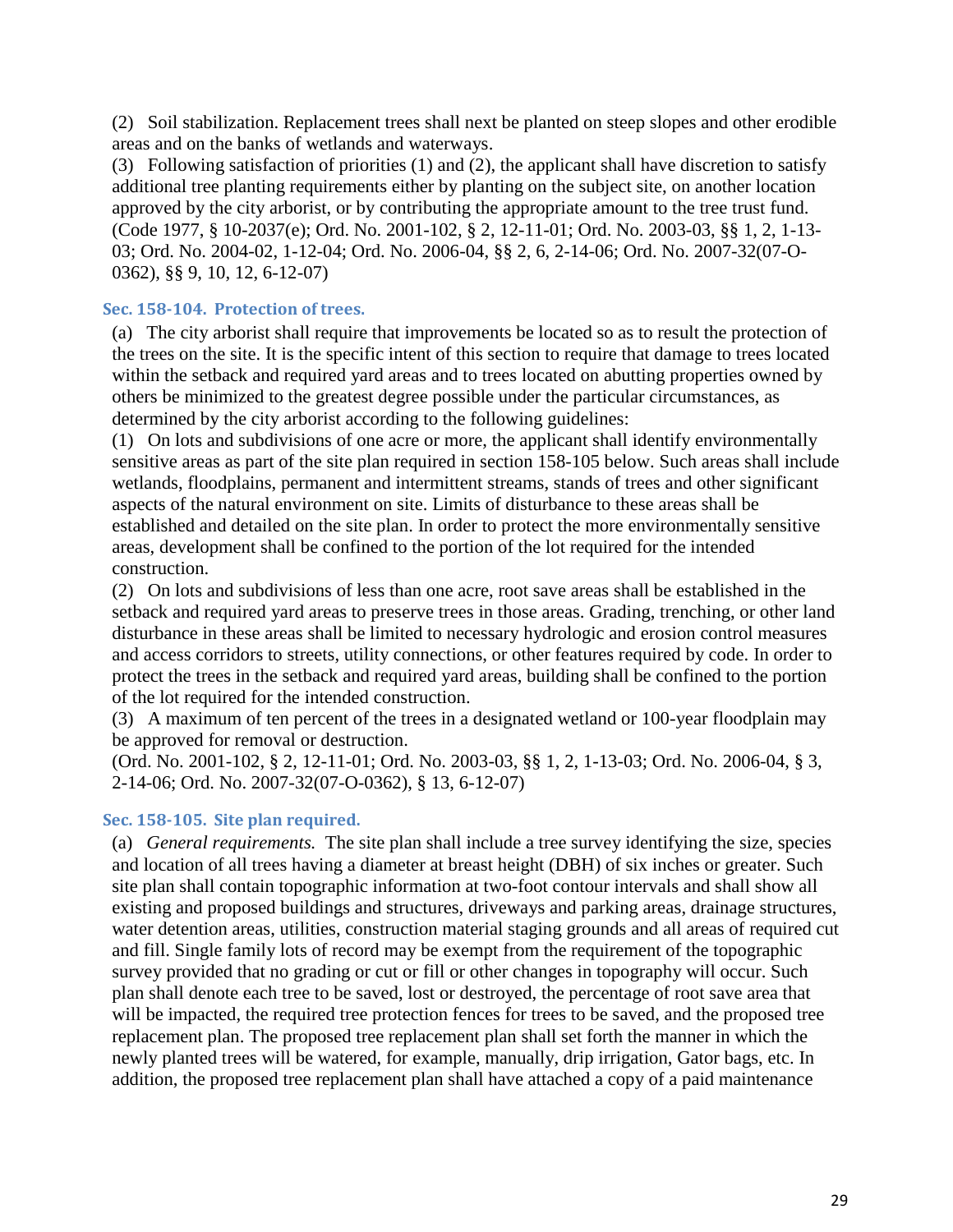contract if applicable. Pines of less than 12 inches DBH are exempted from being denoted on the tree survey. A construction limit line shall be delineated on each site plan submitted for a building permit. Within the construction limit line, the tree replacement requirements of this article shall be shown. Outside this limit line, no tree survey shall be required, and the applicant shall be required to leave undisturbed all areas of trees.

(b) *Boundary trees.* Boundary trees shall be included in the site plan. The on-site portion of the root save area of a boundary tree shall be enclosed in a tree protection fence according to established arboricultural standards. In consultation with the owner or owner's representative of a boundary tree, the city arborist may prescribe and the applicant shall institute additional protective measures to limit impact on the tree during construction, including but not limited to watering regimes, root treatments, mulching, deadwood removal and protective pruning. (Code 1977, § 10-2037(g); Ord. No. 2001-102, § 2, 12-11-01; Ord. No. 2003-03, §§ 1, 2, 1-13- 03; Ord. No. 2006-04, § 4, 2-14-06; Ord. No. 2007-32(07-O-0362), § 14, 6-12-07)

## <span id="page-29-0"></span>**Sec. 158-106. Preconstruction conference.**

Upon approval of any permit for grading, demolition or construction, no work shall commence, no grading shall be undertaken and no trees shall be removed prior to a preconstruction conference on the site between the city arborist and the applicant or their designees. The city arborist shall inspect the site to assure the accuracy of permit application data and shall inspect tree protection fences and other protective devices which have been installed to protect trees. After the inspection is complete, the city arborist shall notify the director, and thereupon demolition, grading and construction may proceed. It is further provided that for any permit for an addition to a one-family or two-family residence, the city arborist may rely on data submitted in the application and certified by the applicant for the building permit in lieu of a preconstruction conference on the site.

(Code 1977, § 10-2037(h); Ord. No. 2001-102, § 2, 12-11-01; Ord. No. 2003-03, §§ 1, 2, 1-13- 03)

## <span id="page-29-1"></span>**Sec. 158-107. Certificates of occupancy.**

No certificate of occupancy shall be issued by the director, bureau of buildings with respect to any permit unless and until the city arborist shall have inspected such site and confirmed that all replacement trees have been planted in accordance with this article.

(Code 1977, § 10-2037(i); Ord. No. 2001-102, § 2, 12-11-01; Ord. No. 2003-03, §§ 1, 2, 1-13- 03)

## <span id="page-29-2"></span>**Sec. 158-108. Maintenance of trees.**

The owner shall be responsible for maintaining the health of all replacement trees for a period of two years from the date of planting. The owner shall replace any tree which dies during this time period. Subsequent applicants for a building permit entailing no additional loss of trees on a site that has been certified as compliant by the city arborist and which has maintained that compliance shall not be required to provide additional tree replacement except as required by subsequent law.

(Code 1977, § 10-2037(j); Ord. No. 2001-102, § 2, 12-11-01; Ord. No. 2003-03, §§ 1, 2, 1-13- 03; Ord. No. 2007-32(07-O-0362), § 15, 6-12-07)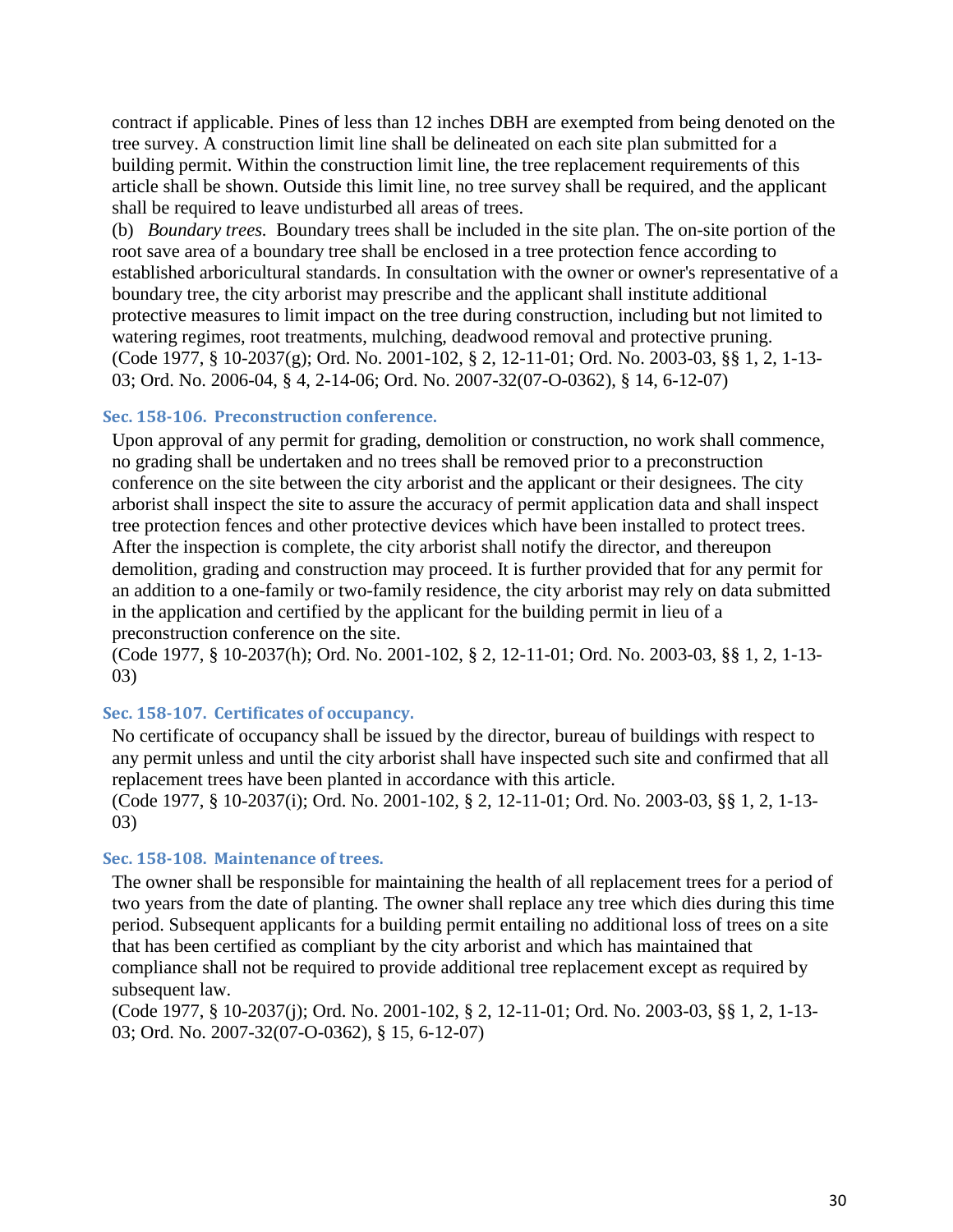#### <span id="page-30-0"></span>**Sec. 158-109. Exemptions.**

The following are exempted from the terms of this article:

(1) When the parks arboricultural manager or city arborist finds any tree to present hazard or danger to the health, safety and welfare of the public, such tree may be removed immediately by the owner or the owner's agent upon verbal authorization by the parks arboricultural manager or city arborist. Any property owner or resident who reasonably believes and can demonstrate that a tree on her/his property presents imminent hazard or danger to the health, safety and welfare of the public, may contact the city arborist or her/his designee by phone to inform the city arborist of the emergency. Based upon the information provided by phone, the city arborist or her/his designee may give verbal approval of the tree's removal. Within five working days of said approval, the owner, resident, or her/his agent must provide to the department of planning and community development's arborist division photos of the tree at issue along with a tree removal application. Failure to follow these procedures may result in an assessment of recompense and fines. In addition, should the photos and application, and any other information obtained by the city arborist, cause the city arborist to find that the tree did not present imminent hazard or danger, the city arborist shall assess recompense and may impose a fine. Should the emergency be identified by the property owner or resident during non-working hours, s/he may remove the tree immediately, but must contact the city arborist or her/his designee during the next working day to discuss the emergency, and must submit the information described above within five working days of the tree's removal. The owner and/or resident may be subject to recompense and fines under the circumstances described above in this subsection. No permit is required. (2) During the period of any emergency, such as a tornado, ice storm, flood or an other act of nature, the requirements of this article may be waived by the mayor and the mayor's designee. (3) All licensed plant or tree nurseries and tree farms shall be exempt from the terms and provisions of this article only in relation to those trees which are planted and are being grown for sale or intended sale to the general public in the ordinary course of business, or for some public purpose. All licensed tree museums or public botanical gardens which employ a full-time arborist or horticulturist, and which are located upon property owned by the city and leased to such tree museums or botanical gardens and are growing for display to the public in furtherance of the museums and botanical gardens, or for some other public purpose. (Code 1977, § 10-2040; Ord. No. 2001-102, § 2, 12-11-01; Ord. No. 2003-03, §§ 1, 2, 1-13-03; Ord. No. 2007-32(07-O-0362), § 16, 6-12-07)

#### <span id="page-30-1"></span>**Sec. 158-110. Dead or diseased trees; nuisances.**

The provisions of this section shall apply to all property in the city, as follows:

(1) *Generally.* Any dead or diseased tree or part of a tree is a nuisance when, by reason of such condition, natural forces may, more readily than if such tree or part thereof were live or not diseased, fell or blow such tree or part thereof onto public ways or public property, off of the property of the owner of such tree, and thereby imperil life or property or impede traffic. When a dead or diseased tree which is alleged to constitute a nuisance is brought to the attention of the parks arboricultural manager or city arborist, the parks arboricultural manager or city arborist, in their discretion, may submit through the director, bureau of parks a written opinion to the director, bureau of buildings. Upon receiving a written opinion from the director, bureau of parks that any tree or part thereof is a nuisance as defined in this section, the director, bureau of buildings shall commence nuisance abatement proceedings.

(2) *Notice to owner to remedy conditions; failure to comply.* The director, bureau of buildings shall give written notice to the owner or the person in possession, charge or control of the